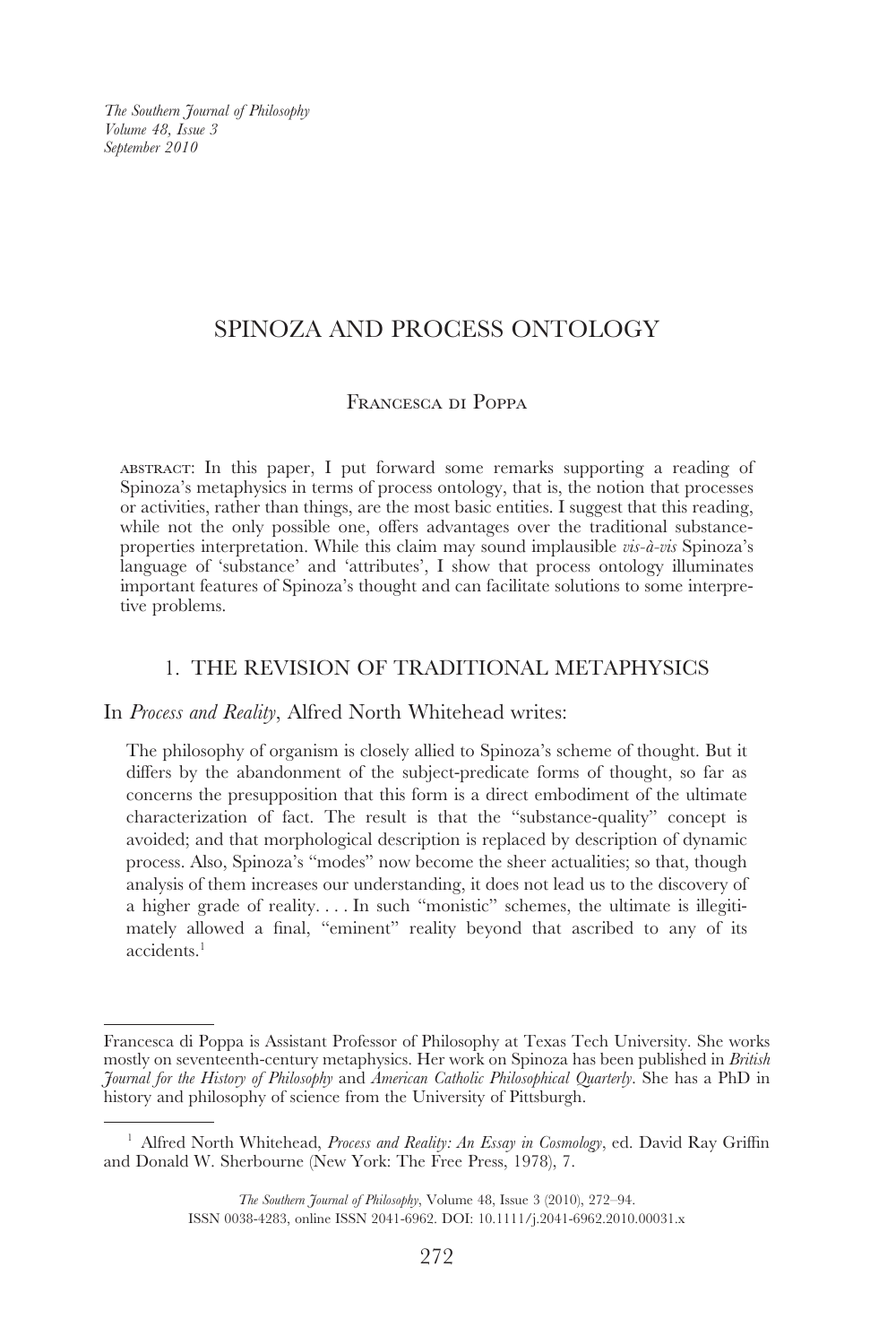While praising Spinoza for seeing the "organic" character of reality, Whitehead criticizes him for two reasons. First, Spinoza failed to see that there is no reality more eminent than the reality of the individual "accidents." Second, Spinoza saw reality in terms of a substance and its predicates rather than of "dynamic processes." The first criticism is correct to the extent that, in Spinoza, modes are ontologically dependent on substance and, in that sense, less "eminent" (it is not correct if Whitehead uses the term 'eminent' as a cognate of 'transcendent', but I will not explore this issue here).<sup>2</sup> In this paper, I will address the second criticism and show that there are good reasons for reading Spinoza's ontology in terms of "dynamic processes" rather than in terms of subject-properties, or substancepredicates. I will not show that the process ontology I ascribe to Spinoza is consistent with Whitehead's (I believe that it is not). I will also use a very basic notion of "process ontology" for my interpretation. My goal is to offer some preliminary remarks suggesting that a reading in terms of process ontology is, at the very least, consistent with Spinoza's metaphysics and that it has interpretive advantages.

In this first section, I offer a summary of Spinoza's revision of some traditional metaphysical notions. Many seventeenth- and eighteenth-century interpreters (such as Leibniz) read Spinoza's philosophy as radical Cartesianism. While Spinoza cannot be considered, strictly speaking, a Cartesian, he admired Descartes's work and, throughout his life, he measured himself against Cartesianism.

In his endorsement of "modern" philosophy and correspondent rejection of Aristotelian physics and metaphysics, Descartes provided a significant improvement over the Aristotelian–Scholastic tradition in the eyes of the young Spinoza.<sup>3</sup> At the same time, Descartes's views on God, the mind-body problem, as well as his discussions of substance and causation made him a prime target. Oversimplifying, Descartes "did not go far enough" for Spinoza.<sup>4</sup>

<sup>2</sup> Because modes are effects of God, arguably God is more "eminent." However, one must remember that, for Spinoza, God cannot exist without his modes because these are necessary

 $3$  Even with all his verbal rejection of the scholastic tradition, Descartes was heavily indebted to it. Scholarship on Descartes and the scholastics abounds. See in particular Jorge Secada, *Cartesian Metaphysics* (Cambridge: Cambridge University Press, 2000) and Tad Schmaltz, *Des-*

<sup>&</sup>lt;sup>4</sup> The only work Spinoza published in his life under his own name is *The Principles of Cartesian Philosophy* (*PCP* ) with a preface written by his friend Lodewijk Meyer (included in *The Collected Works of Spinoza*, vol. 1, ed. and trans. Edwin Curley [Princeton: Princeton University Press, 1985]). In his preface, Meyer reveals that Spinoza disagrees with much of Cartesian philosophy. At the end of *Philosophy as Interpreter of Scriptures* (1666), Meyer mentions cryptically a forthcoming publication on God and man that would finally bring Cartesian philosophy to perfection (Meyer, *Philosophy as Interpreter of Scriptures*, trans. S. Shirley [Milwaukee: Marquette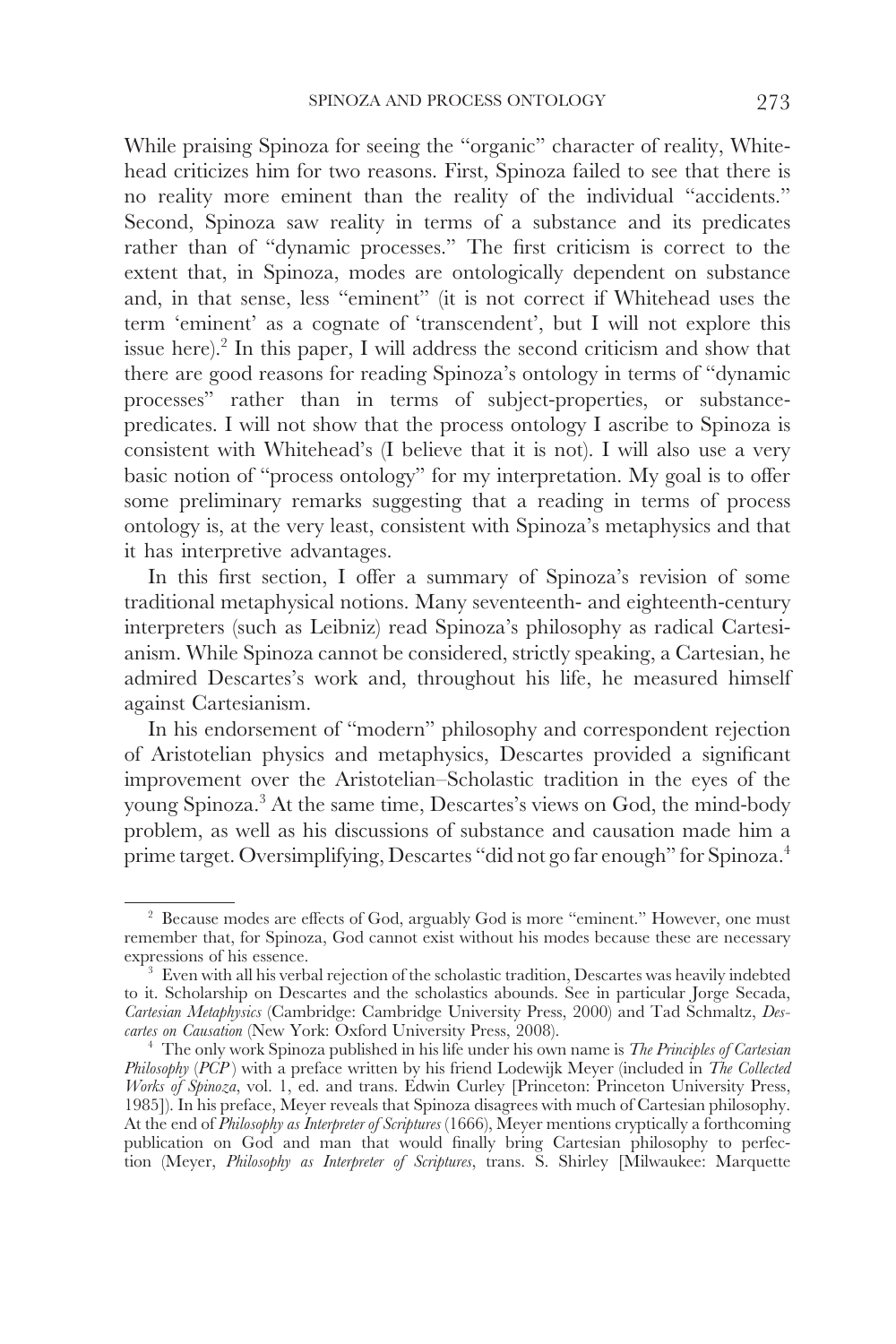I will not discuss Cartesian metaphysics here. The interpretive debate on several of Descartes's positions (e.g., causation) is still open. One uncontroversial claim, however, is that Descartes accepts the causal containment principle. This principle states that the cause must contain whatever reality is in its effect, or the effect would come from nothing, in violation of the *nihil ex nihilo* axiom. Descartes uses this principle in his proof of the existence of God in the Third Meditation.<sup>5</sup> Spinoza accepts the causal containment principle; however, for him there is a conflict between this principle and the possibility of creation. In general, Spinoza challenges the notion that effects can be *really*, that is *substantially*, distinct from their causes.

Briefly put, here is the conflict. According to traditional creationism, God must contain everything that he creates, under penalty of violating the causal containment principle.<sup>6</sup> Yet he must also be infinitely, incommensurably *different* from what he contains and creates. God is infinitely perfect; he is eternal, omnipotent, immaterial, simple, and pure being. Created things are incommensurably different: their being is finite and highly imperfect. Many of them are material; hence, they are composite and dependent on their constituent parts. Moreover, created things depend on God in order to be brought into existence and be conserved; otherwise, they would relapse into nothingness.

So God—the infinitely perfect, independent, simple being—"contains" a plurality of metaphysically and morally imperfect beings, including bodies. The notion of eminent containment was developed to explain how God "contains" such things. Suárez, in his *Metaphysical Disputations* (1597), emphasizes that eminent containment is an unclear notion but that it is necessary to explain creation.<sup>7</sup>

University Press, 2005]). According to some, Meyer is referring to Spinoza's *Ethics*; see, for example, Wiep Van Bunge, *From Stevin to Spinoza: An Essay on Philosophy in the 17<sup>th</sup> Century Dutch*<br>*Republic* (Boston: Brill, 2001).

<sup>&</sup>lt;sup>5</sup> René Descartes, *Meditations on First Philosophy*, in *The Philosophical Writings of Descartes*, vol. 2, trans. John Cottingham, Robert Stoothoff, and Dugald Murdoch (New York: Cambridge University Press, 1997), 28. Henceforth *The Philosophical Writings of Descartes* will be referred to as 'CSM', followed by volume and page number.

<sup>&</sup>lt;sup>6</sup> The sixteenth-century scholastic Francisco Suárez warned that the expression 'creation *ex nihilo*' does not mean that somehow God "extracts" being from nothing but rather that, where there was nothing, there is now being (*Metaphysical Disputations* [*Disputationes metaphysicae*] [Hildesheim: G. Olms, 1965], vol. 2, 63b). Strictly speaking, creation is *ex Deo* because all being comes from God. So the causal containment principle is respected. <sup>7</sup> Suárez, *Metaphysical Disputations*, Disp. 30, sec. 10. Ideally, Suárez admits, one should be

able to infer causal containment from a conceptual analysis of the cause. However, in the case of eminent containment, the inference is from the effects themselves. The reasoning is admittedly defective because of the conceptual priority of the cause: to declare that X eminently contained Y *post facto*—because X, while not being Y, did in fact cause Y—is considered by Suárez far from clear reasoning.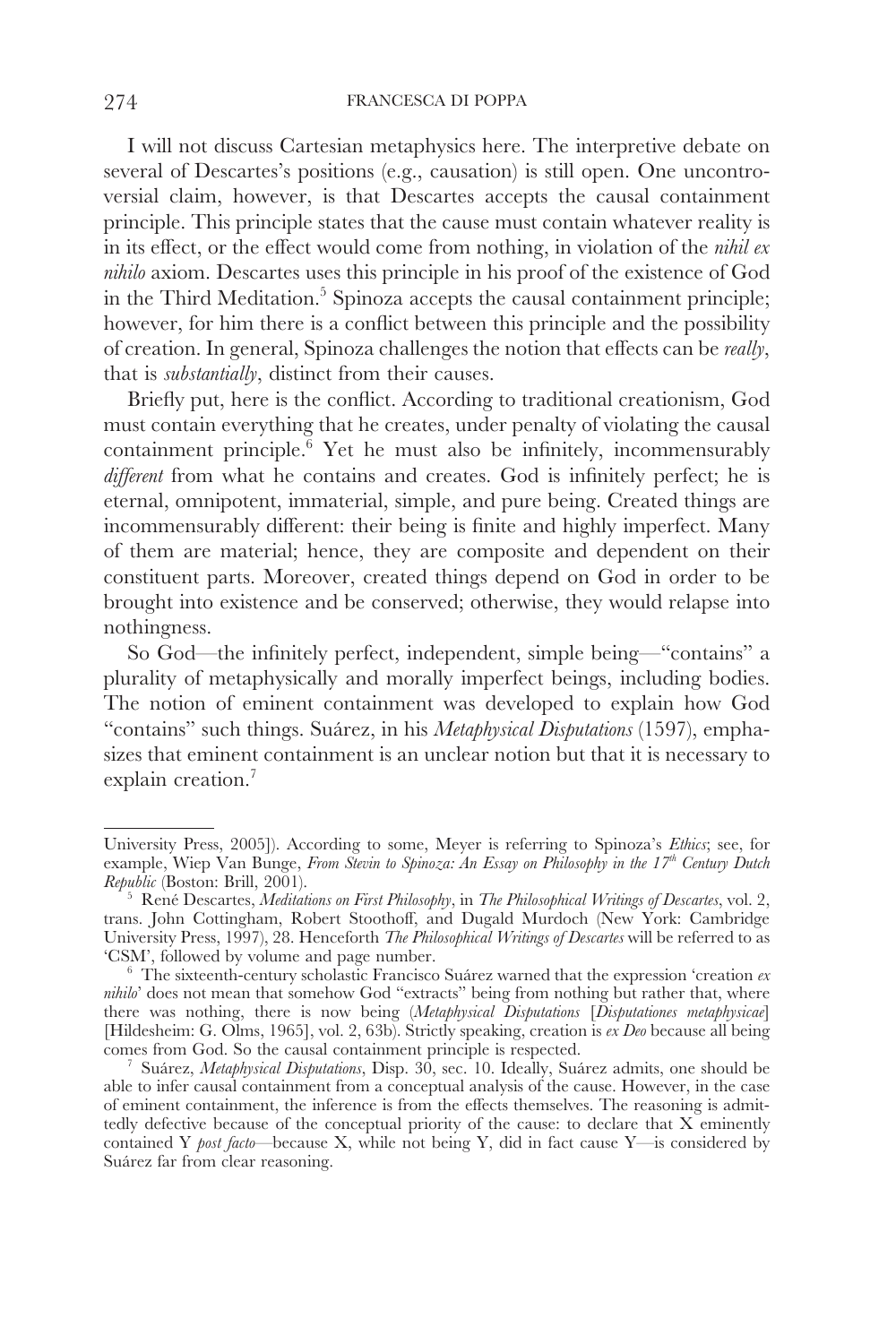Descartes accepts the doctrine of eminent containment. Spinoza implicitly dismisses it in the *Ethics*  $(E \text{ 1p15s}, 421-24)$ .<sup>8</sup> He agrees with traditional creationism on the notion that nothing can exist, or conserve itself in existence, except for pure being. He identifies pure being, or the First Cause, with substance proper: "that which is in itself and is conceived through itself" (*E* 1D3, 408). By definition, nothing that is caused by something else can be a substance  $(E 1p7, 498-99)$ .<sup>9</sup> Nothing can be ontologically dependent on a substance and, at the same time, be really distinct from it.<sup>10</sup> God's effects are *modes*, which are never really distinct from their cause.

So Spinoza answers the containment challenge by eliminating the ontological distance between the First Cause and the effects. God, or Nature, is not a transcendent, but an immanent cause: he is the one substance, and individual things are not really distinct from each other or from God.<sup>11</sup> This solution comes at the cost of a drastic revision of traditional ontology—a revision that extends to the concept of *essence*.

Traditionally, Aristotelians posited a distinction between the essence of a thing and its activities; roughly, this is the distinction between potentiality and actuality. Actuality is a perfection of something's essence. For Aristotle in the *Nicomachean Ethics*, the perfection of a man is achieved through activity of the rational soul (philosophy).<sup>12</sup> Men can and do exist without doing philosophy, but it is only when they engage in philosophical thinking that they are fully actualized men. Any man is potentially a philosopher by essence, but only some become philosophers in actuality.

Aristotle eliminates this distinction in God, who is pure act and always in that form of activity that constitutes his perfection (pure thought). However, Aristotle did not have to explain how God, as pure act, brings about a world of change and potentiality: for Aristotle there is no creation.<sup>13</sup>

<sup>&</sup>lt;sup>8</sup> In the scholium to proposition 15, Spinoza argues that it is incoherent to claim that God created matter without being extended himself. References to Spinoza's *Ethics* are given parenthetically using the standard abbreviations: part (first numeral), 'a' for axiom, 'p' for proposition, 'd' for demonstration, 'D' for definition, 'c' for corollary, 'L' for lemma, and 's' for scholium; citations to *Ethics* (*E*) will be followed by the relevant page number(s) in Curley's translation in *The Collected Works of Spinoza*. Thus, for example, '*E* 1p15s, 421–24' refers to *Ethics*,

<sup>&</sup>lt;sup>9</sup> Descartes had almost admitted as much (*Principles of Philosophy*, pt. 1, par. 52; CSM I: 210).<br><sup>10</sup> By 'real distinction' both Descartes and Spinoza mean the distinction between substances.

For this use of 'really distinct' in Spinoza, see *E* 1p25s, 421; for Descartes, see *Principles of*

<sup>&</sup>lt;sup>11</sup> Hence, Whitehead's praise for seeing the organicity and interdependence of everything in nature.<br><sup>12</sup> Aristotle, *Nicomachean Ethics*, bk. 10, ch. 7.<br><sup>13</sup> Aristotle does introduce a causal relationship between God and the world-God as a final

cause—but this is not relevant to my discussion. See *Metaphysics*, bk. 12.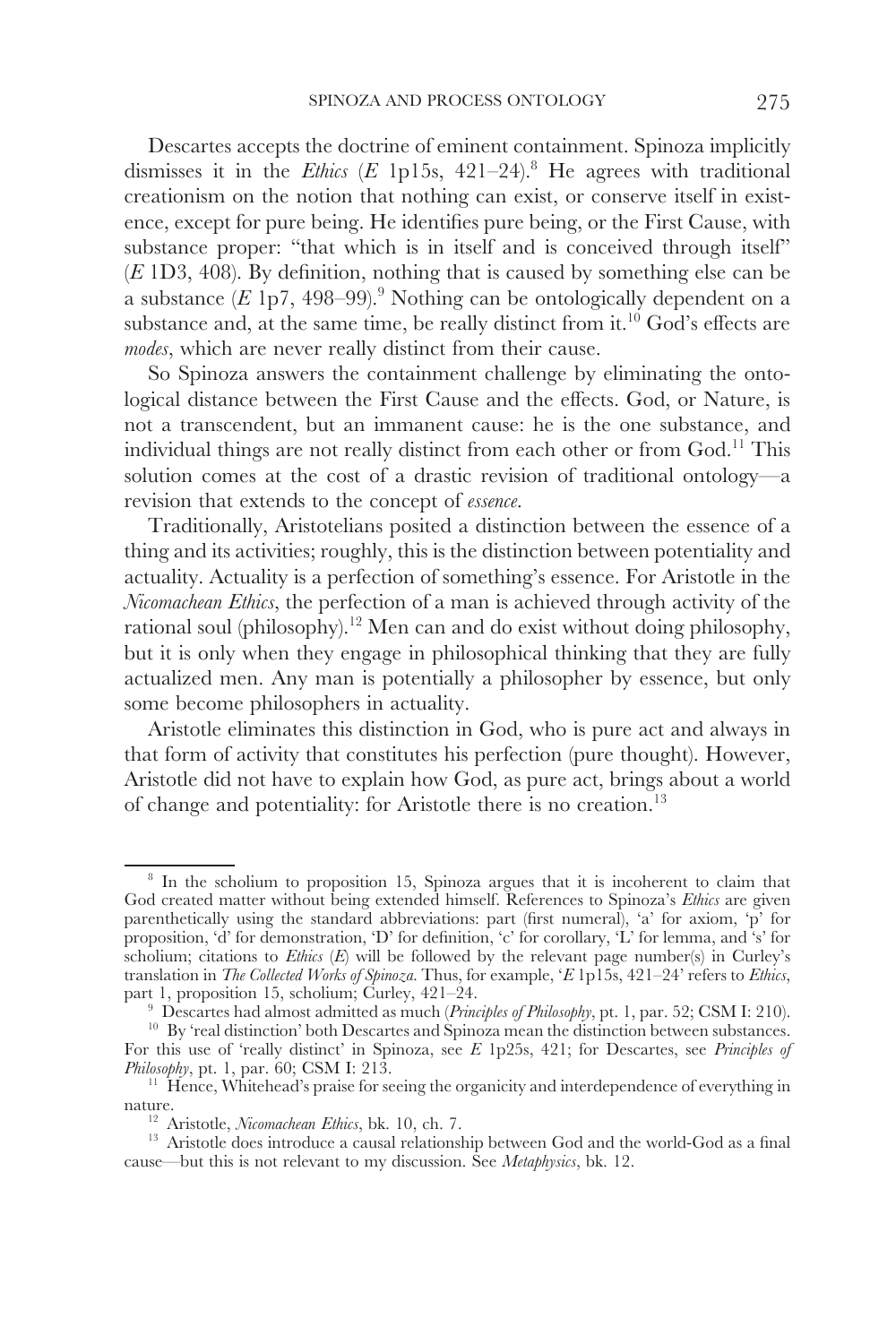Christian and Jewish philosophers must explain the origin of potentiality and imperfection, while preserving the purity of God's actuality as well as free will. A commitment to free will may determine how the relationship between essence and activity is conceptualized. If something's causal activity is a necessary consequence of its essence, there is no freedom. If God, compelled by his moral or metaphysical perfections, *must have* created this world, he is not free. This is why Neoplatonic emanationism—the doctrine that creation is a necessary "overflowing" of being from the One—was frowned upon in the Scholastic tradition.<sup>14</sup> Fire does not choose to burn, but I can decide whether to devote my life to academia or to Ponzi schemes. Introducing "degrees of separation" between a being's essence and its effects preserves freedom in this sense.

These "degrees of separation" also reflect the ontological dependence of created things. For many philosophers, including Descartes, it is impossible for created beings to exist and be active independent of God's conservation and concurrence. If causal powers belonged necessarily to an essence, then, once given the essence, its effects would necessarily follow (unless prevented by external factors). For example, if the power of heating were in the essence of fire, then fire would necessarily heat. In order to avoid a conflict between ontological dependence and causal independence, Suárez (among others) argued that a created thing needs God's concurrence in order for the accidents inhering in its essence to become actual *powers*. <sup>15</sup> The interaction between a thing's accidents and the nature of God's intervention was elaborated differently in various thinkers, but the basic idea was the same.<sup>16</sup>

So, for the reasons summarized above, an ontological gap is posited between the essence of a created thing and its causal activity. Even in God there is a gap. In God's case, the problem is to preserve the essence of God as

<sup>&</sup>lt;sup>14</sup> From before Aquinas to Suárez to Descartes and Leibniz, philosophers struggled with reconciling God's freedom and the notion that certain facts about creation follow inevitably from God's nature. Descartes's voluntarism, the notion that even logical and moral truths depend on God's will, was a nontraditional response.

<sup>&</sup>lt;sup>15</sup> Suárez, *Metaphysical Disputations*, Disp. 22. For a discussion of this conflict, see Alfred Freddoso, "God's General Concurrence with Secondary Causes: Why Conservation Is Not

<sup>&</sup>lt;sup>16</sup> The concept of divine causal concurrence had been long debated. Some philosophers (e.g., Durandus of Saint-Pourçain) reject it altogether. Others, such as Suárez, elaborated it in different ways. Still others (e.g., Malebranche) argued that all causal power comes from God, and created things are only "occasional" causes. Among the many scholarly discussions, see Vincent Carraud, *Causa sive Ratio: la raison de la cause, de Suárez à Leibniz* (Paris: Presses Universitaires de France, 2002); Steven Nadler, ed., *Causation in Modern Philosophy* (University Park: Pennsylvania State University Press, 1993); and J. A. van Ruler, *The Crisis of Causality: Voetius and Descartes on God, Nature and Change* (Leiden: Brill, 1995).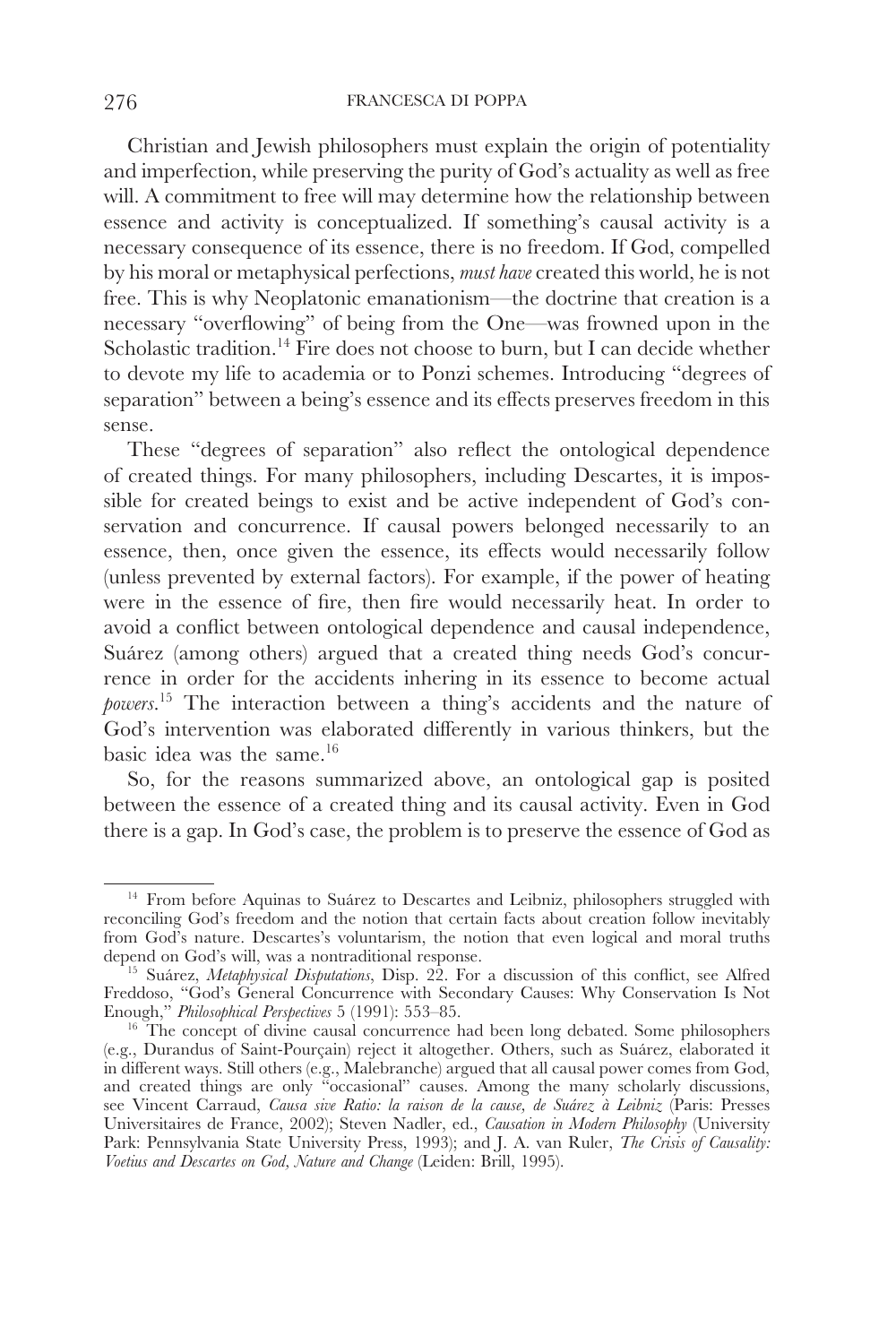pure activity (and as infinite power), while at the same time making creation contingent upon, rather than necessarily entailed by, God's essence.

Spinoza rewrites ontology. He is not constrained by traditional doctrines about human or divine freedom. Moreover, he rejects creationism in favor of the view that all of God's effects are necessarily determined by his essence and are only modes or affections of the divine substance. So Spinoza rejects both the traditional gap between essence and power and the traditional notion of potentiality. In God as well as in the modes, essence is *potentia* as power and activity, not *potentia* as potentiality. Thus, Spinoza eliminates any degree of separation: essence and power are one and the same, and effects necessarily follow from the essence.<sup>17</sup> The power of individual modes, or "striving to persevere in one's being," is necessarily manifested in effects unless prevented by more powerful external factors.<sup>18</sup>

This is a strong interpretation of the causal containment principle. For Spinoza, *having* the power of bringing about an effect means *being* the power to bring about that effect—or *containing the effect in one's essence*. It also means that the effects take place *necessarily*, given the cause: therefore, everything will bring about whatever is in its power to bring about (unless prevented by some external overpowering factor). Moreover, and most importantly, *there is nothing to being an essence besides being a cause*. A number of interpretive questions arise at this point. In particular, how does a thing "contain" its effects? How is a thing's essence—a book, a stuffed bear, a bag of chips—nothing but active power?

In the next section, I will argue for the following thesis: Spinoza's definition of essence as power and activity and his overall metaphysical picture suggest that a "substance" and its "modes" can be understood as processes rather than as a property-bearing substrate and its properties. While this reading is not problem-free, and is certainly not entailed by Spinoza's definition of

<sup>&</sup>lt;sup>17</sup> I discuss these issues in more detail in " 'God Acts from the Laws of His Nature Alone': From the *Nihil Ex Nihilo* Axiom to Causation as Expression in Spinoza's Metaphysics" (PhD dissertation, University of Pittsburgh, 2006, online at http://etd.library.pitt.edu/ETD/

 $18$  An anonymous reviewer suggests that finite modes have potentialities, that is, powers that are never expressed because the mode is never exposed to the right circumstances. While this is a plausible position in general, it is not compatible with Spinoza's necessitarianism. For Spinoza, this is the only possible world. If an object has a power that is never expressed in effects (e.g., a baseball having the power to break glass, but never exercising it because it is never thrown against a window), this implies that God's power, which is the mode's power, remains unactualized: this is impossible. Counterintuitive as this seems, for Spinoza, unexercised powers (potentialities) constitute a contradiction in terms. Power is always actualized, and the only factor that can prevent an effect from taking place is an external overpowering factor. It is our lack of knowledge that makes us think in terms of contingencies and potentialities (see *E* 1p17s, 425).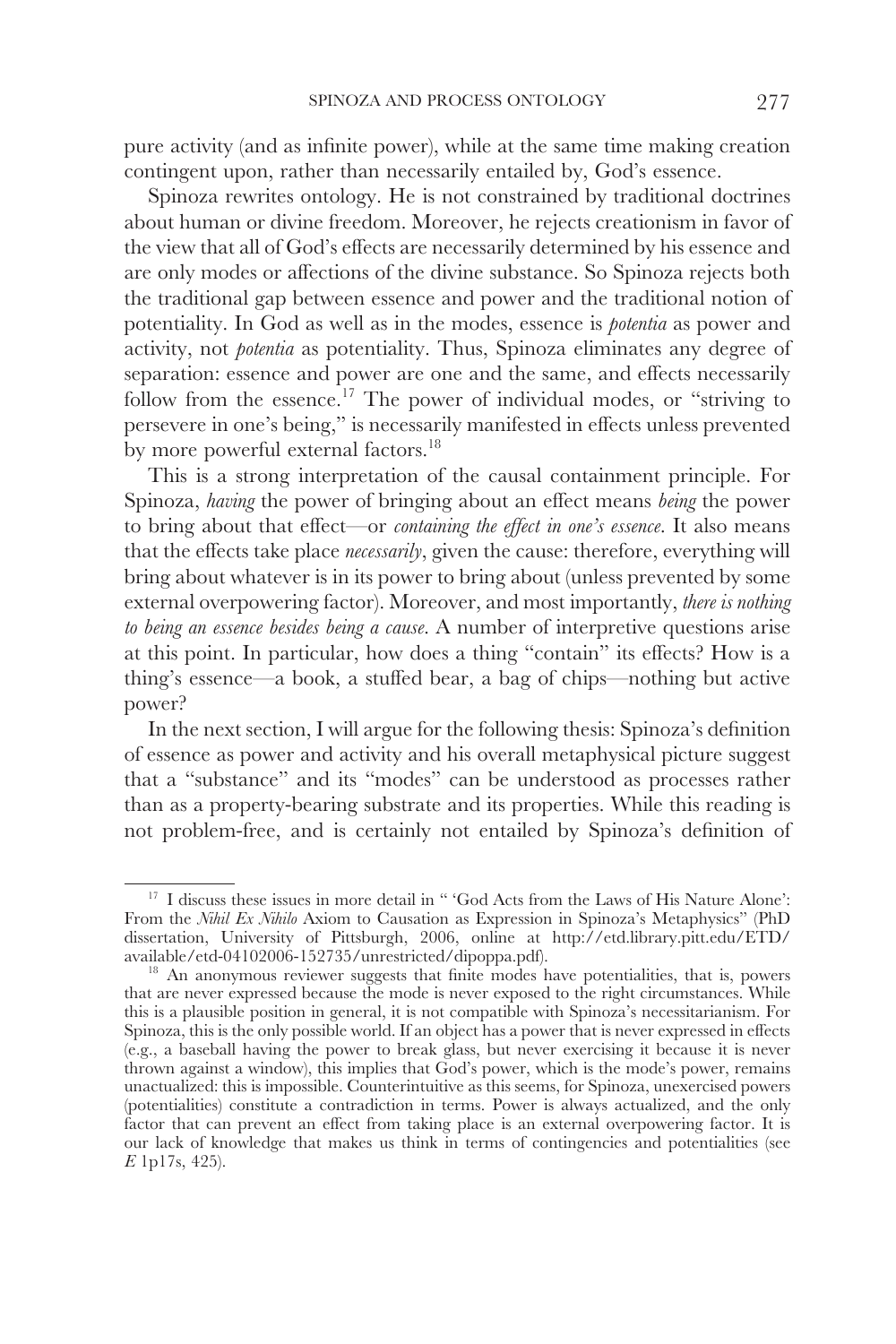essence as power, I will show that it is at the very least as plausible as the traditional reading because Spinoza's God and his modes play the philosophical role of processes.

# 2. PROCESS PHILOSOPHY AND SPINOZA: AN OVERVIEW

In this section, I offer an overview of several elements of Spinoza's philosophy in terms of process metaphysics.

#### 2.1 *Processes*

Nicholas Rescher defines 'process' as

an actual or possible occurrence that consists of an *integrated* series of connected developments *unfolding* in *programmatic* coordination; an orchestrated series of occurrences that are *systematically* linked to one another either causally or functionally.... Process is mereologically homogeneous: a part of a process is itself a process.19

A process is the most basic entity in this alternative to traditional thing- or substance-based ontology.<sup>20</sup> Process ontology rejects the following assumptions: that every activity must be the doing of a substance and that activities are *derivative* of substances and their properties; or, as Rescher puts it, that "every verb must have a subject, and every event or occurrence is a matter of the agency of the thing."<sup>21</sup> According to this view, everyday "things" are bundles of processes. While activities such as eating or driving a car *prima facie* can be assigned to a subject, Rescher remarks that there are many activities that cannot be ascribed so obviously. A magnetic field is not a "thing-like" subject. There is no such thing as the subject of the verb 'to rain'. While a rainfall is arguably reducible to various properties of things such as water and

<sup>19</sup> Nicholas Rescher, *Process Philosophy: A Survey of Basic Issues* (Pittsburgh: University of Pittsburgh Press, 2000), 22–23; emphasis added. In *Process Metaphysics: An Introduction to Process Philosophy* (Albany: SUNY Press, 1996), Rescher calls Leibniz the "principal standard bearer" of process philosophy in the modern age. Surprisingly, he does not mention Spinoza. An interesting reading of Spinoza's psychology in terms of process philosophy is given by Heidi Ravven in "Notes on Spinoza's Critique of Aristotle's *Ethics*: From Teleology to Process Theory," *Philosophy and Theology* 4 (1989): 3–32. Ravven does not discuss the metaphysical context, and some of her claims connecting Spinoza to Aristotle are not well supported with texts.

<sup>&</sup>lt;sup>20</sup> An example of a different approach, where mechanisms are described as organized structures productive of regular changes, is given by Peter Machamer, Lindley Darden, and Carl Craver in "Thinking about Mechanisms," *Philosophy of Science* 67 (2000): 1–25. Mechanisms, however, are ultimately explained in terms of things (e.g., molecules) and their properties (e.g., geometrical structure or electrical charges), which explain activities. This is an attempt to overcome the limits of substance-property ontology in explaining change and causation. In terms of process ontology, the ultimate constituents are the activities themselves. <sup>21</sup> Rescher, *Process Philosophy*, 6.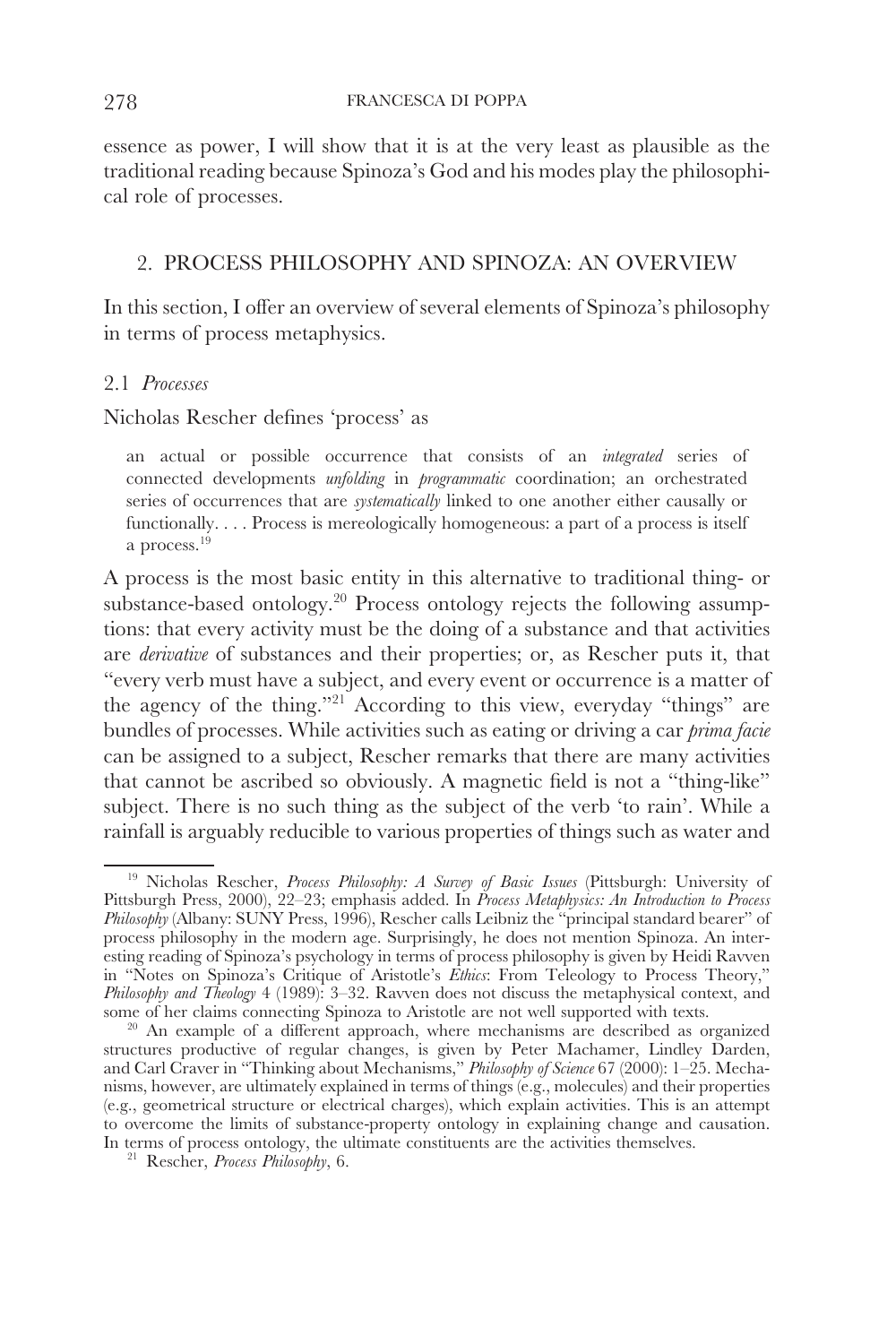air molecules, we can push the argument all the way to subatomic particles and question whether they are best understood as things rather than as processes.<sup>22</sup> Quantum mechanics questions the status of ordinary objects as constituted by much smaller thing-like particles. $^{23}$ 

Rescher writes: "Traditional metaphysics sees processes as the manifestations of dispositions which must themselves be rooted in *the stable properties of things*. Process metaphysics... takes the line that the categorical properties of things are simply stable clusters of process-engendering dispositions."<sup>24</sup> Without these *inherently processual* dispositional properties, the real properties of substances are inert and unknowable. Process philosophers suggest that substances do not do the philosophical "heavy lifting" that they are supposed to carry out; rather, activities are what are manifested and knowable.<sup>25</sup> While different versions of process ontology exist, many of which are incompatible with Spinoza's metaphysics, $26$  for the purpose of this paper, I am committed to a minimalistic thesis: that the basic entities are *processes* or *activities* rather than things and properties.<sup>27</sup>

#### 2.2 *Metaphysics*

In the beginning of the *Ethics*, Spinoza concludes that there is nothing in reality but substance and its modes.<sup>28</sup> Substance is "what is in itself and is

<sup>28</sup> "Whatever is, is either in itself or in another (by A1), i.e. (by D3 and D5)... there is nothing except substance and its affections" (*E* 1p4d, 411).

 $^{22}$  Thanks to an anonymous referee for this remark.  $^{23}$  For a detailed discussion of process philosophy as the preferred ontology for contemporary physics and a discussion of related problems and solutions, see Lieven Decock, "The Taming of Change," in *After Whitehead: Rescher on Process Metaphysics*, ed. M. Weber (Heusen-

<sup>&</sup>lt;sup>25</sup> In fact, one of the most interesting themes of seventeenth- and eighteenth-century philosophy is the debate about what we can know about substance, aside from its properties or effects, and about the philosophical legitimacy of the claim that this inaccessible *substratum* in fact exists. For an interesting discussion of this debate, see Louis E. Loeb, *From Descartes to Hume: Continental Metaphysics and the Development of Modern Philosophy* (Ithaca, NY: Cornell University

 $26$  For example, there is no open-endedness in Spinoza's metaphysics: processes are singletrack, and each stage determines the next, in itself or in interaction with other processes. (My

 $27$  An anonymous referee pointed out that it is implausible to reject properties altogether. I am not suggesting that, for Spinoza, there are no properties. Processes *have* properties, such as relations to each other. My contention is that Spinoza's ontology dispenses with a particular kind of substrate for properties, such as substance, or, in general, the *subject* of activity, the *thing* that carries out the activity because of *its properties*. It is not my goal, however, to defend the plausibility of agentless activities (a view that, I confess, I find quite attractive). In what follows, I will explain what makes an interpretation of Spinoza's metaphysics in terms of process philosophy plausible. Whether this makes Spinoza's philosophical project more or less attrac-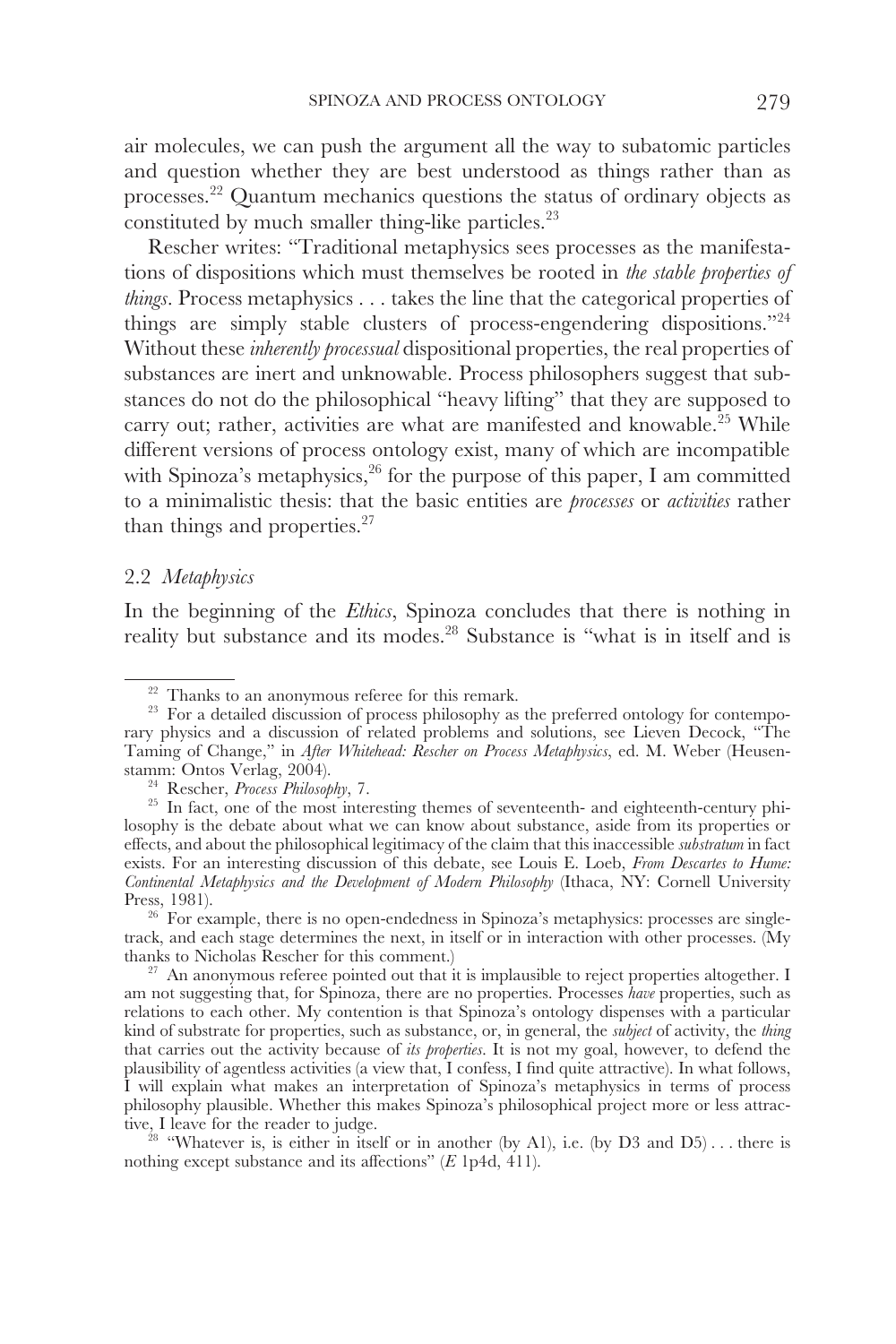conceived through itself"  $(E 1D3, 408)$ . A mode is "the affection of a substance, or that which is in another" (*E* 1D3,D5, 408). *Prima facie*, this is a clear endorsement of substance-based ontology. Nonetheless, I hope to show that the philosophical role of Spinoza's substance is not that of a basic ontological layer that is the *subject* of activities and to which activities are ascribed but, rather, that of activity. Substance as discussed in the *Ethics* is activity itself, activity of "expression" (Spinoza's term), that is, of systematic, structured unfolding—a *process*. Spinoza writes:

P30: An actual intellect, whether finite or infinite, must comprehend God's attributes and God's affections, *and nothing else.*

Dem.: A true idea must agree with its object...; i.e. . . . what is contained objectively in the intellect must necessarily be in nature. But in nature... there is only one substance, viz. God, and there are no affections other than those which are in God . . . and which can neither be nor be conceived without God....Therefore, an actual intellect . . . must comprehend God's attributes and God's affections, and nothing else. (*E* 1p30, 434; emphasis added)

This is an interesting passage; the proposition states that *only* attributes and modes exist (there is no mention of a substance). In the demonstration, the substance (God) takes up the role of the attributes, that is, of that which exists together with the modes. This supports the identification of the substance with the totality of its attributes (I will explain shortly how I interpret the attributes). Remember that only substance and its modes exist (*E* 1p4, 411) not substance, *attributes*, and modes.

From the *Ethics*, we know that God's essence, by which God (his attributes) and all modes are and act, is his power *itself* (*E* 1p34, 439). It is not that God has power by essence: Spinoza identifies essence and power.

P34: God's power is his essence *itself*. (*Dei potentia est ipsa ipsius essentia.*)

Dem.: For from the necessity alone of God's essence it follows that God is the cause of himself . . . and of all things. Therefore, God's power, *by which he and all things are and act*, is his essence itself. (*E* 1p34, 439; emphasis added)

Earlier, Spinoza identified God's essence and his existence (*E* 1p20, 428). Now, we know that essence, existence, and power of God (the totality of the attributes) are one and the same. God's power *is* his existence and activity (by which he causes himself *in the same sense* in which he causes everything else) (*E* 1p25s, 431), which is "expressed" through the attributes, in the sense that God exists and is active only through the attributes. There is no power prior to the attribute: God's essence or power is always *power-of*. Elsewhere I argue that attributes are not properties, but basic activities: they are express*ings* of God's activity, whose express*ions*, or effects, are the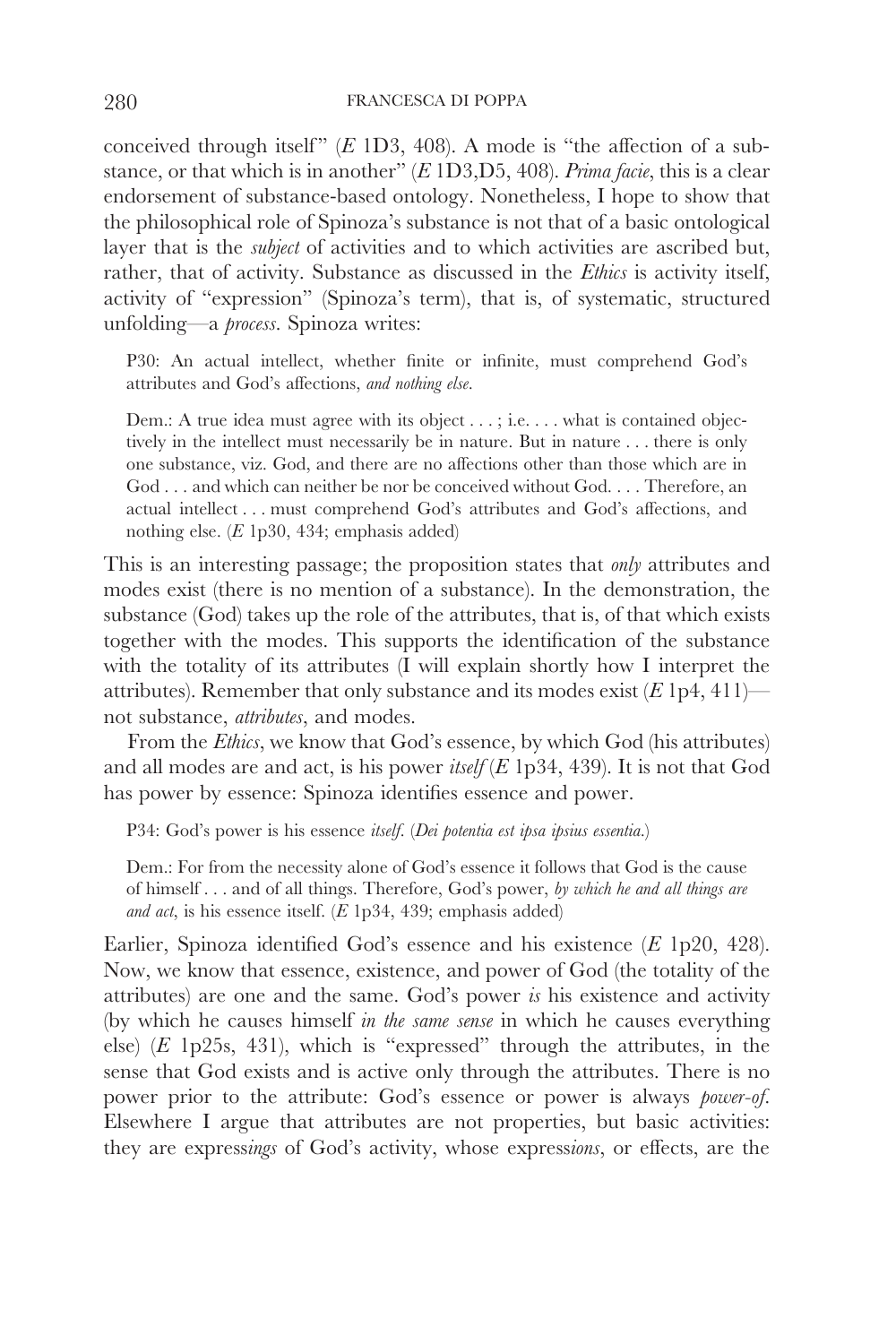infinite and finite modes.<sup>29</sup> Attributes are "powers of": the power of producing, the power of representing, and so forth. The totality of these express*ings* of God's power is identical with God: this explains the structure of proposition 30 (*E* 1p30, 434). If it is so, what role is left for the "subject" that "has" these powers? Spinoza identifies the substance with its attributes. If I am right about the interpretation of the attributes, God *is* his activities, and no philosophical role is left for him as the subject of activity.

Attributes are that which "constitute" the essence of a substance, or that which makes it "substantial"; substance is its own activity. In *Short Treatise* III Spinoza draws a distinction between what constitutes the essence (an *attribute*) and what follows from the essence (a *proprium*).<sup>30</sup> Attributes express the ontologically independent, self-sustaining, active nature of God. *Propria* do not express anything "substantial" but refer to what follows from God's essence. Thus, what constitute the essence of God are not properties but an active nature that *causes* (itself and everything else).

To be sure, identifying essence and productive power does not, in and of itself, rule out the view that God is substance-like rather than a process. Yet it persuasively paints a picture in which the activity itself is primary. It could be the case that the term 'substance' is used to express ontological independence rather than the concept of a subject of attributes/activities. I offer a tentative discussion of this solution in section 3.

The identity between essence and power is universal (as we will see): not just God, but *everything* is necessarily productive. As Spinoza writes, nothing exists from which some effect does not follow (*E* 1p36, 439). So everything unfolds into effects, and nothing is static or fails to "produce." Modes are finite and conditioned expressions of God's power, so their essence as well is inherently "activity." Finite modes can effectively be thought of in terms of processes: structured activities that remain stable through change, until they "dissolve" into other processes.

While the contemporary concept of "process" as inherently temporal may seem quite inappropriate for Spinoza's God,<sup>31</sup> God can be interpreted as an unchangeable, structured activity *vis*-*à*-*vis* his essence (*Natura naturans*) and as an infinite chain of interacting processes *vis*-*à*-*vis* his "creation" (*Natura naturata*). Spinoza states that "*God acts solely by the laws of his own nature*" (*E* 1p17,

<sup>29</sup> Francesca di Poppa, "Spinoza's Concept of Attribute: A Reading of the *Short Treatise*," *British Journal for the History of Philosophy* 17 (2009): 921–38. See also my PhD dissertation "God Acts from the Laws of His Nature Alone." <sup>30</sup> Spinoza, *Short Treatise*, in *The Collected Works of Spinoza*, ed. and trans. Edwin Curley

<sup>(</sup>Princeton: Princeton University Press, 1985), 80–81.<br><sup>31</sup> In fact, some process theists accept a temporal dimension to God's creative activity.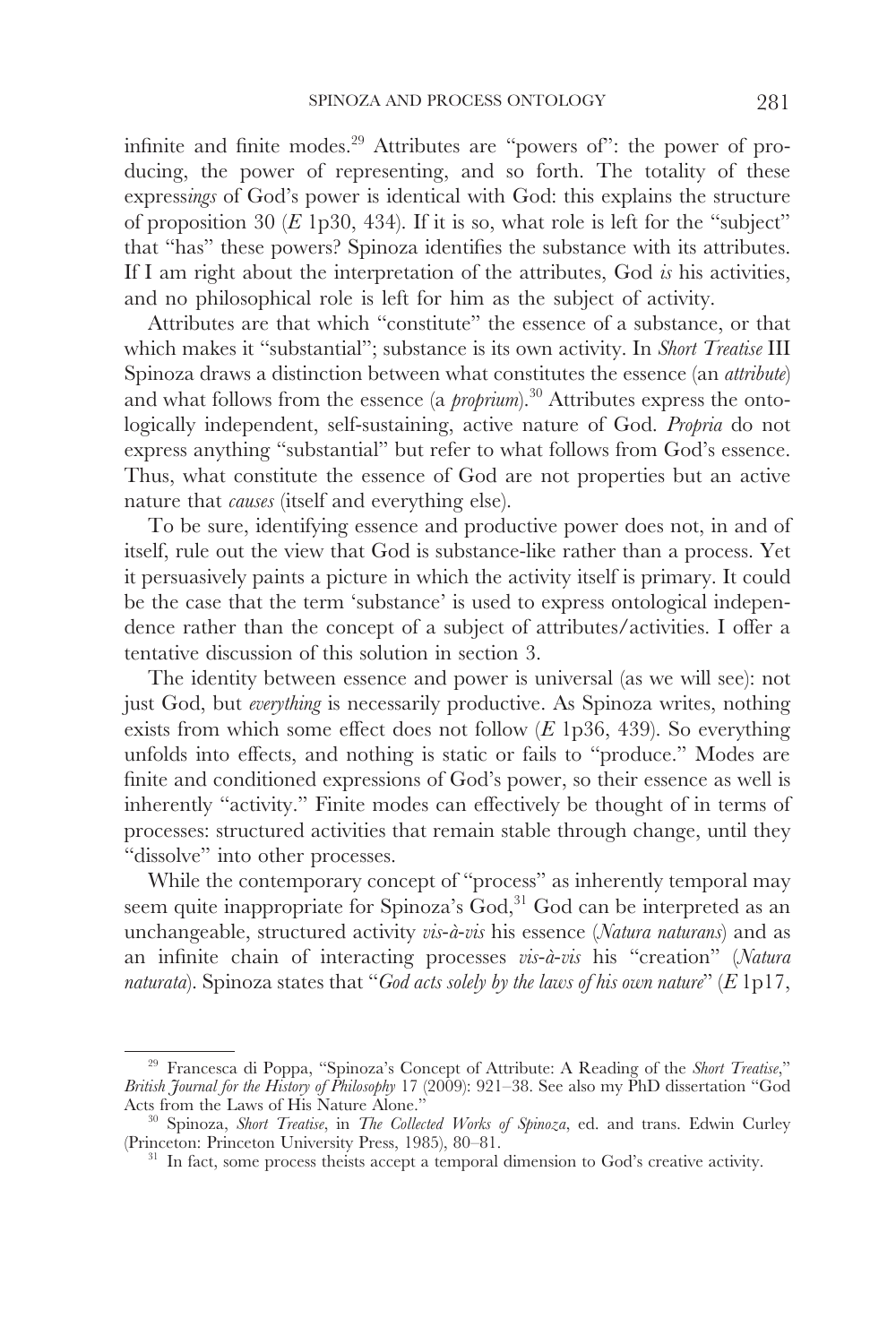425). The laws of God *are* his nature: God's activity (his power) is his essence, and this essence is structured. *Natura naturans*, the attributes, can be thought of as the immutable, self-sustaining, *structured* power of all change, which itself never changes. Thought and extension (as well as the other infinite, unknowable attributes) are causally isomorphic; that is, they share the structure within which all change happens. Such structured power is metaphysically prior to the infinite manifold of activities that "follow" from it, but it can only exist in these activities.

In *A Study of Spinoza's Ethics*, Jonathan Bennett offers an interesting twist on the traditional substance-attribute interpretation, although he does see attributes and modes as properties (he defines attributes as "basic ways of being").<sup>32</sup> However, the interpretation is problematic, especially in the discussion of extension in terms of field metaphysics, describing individual things as spatiotemporally contiguous "strings" of regions in space in a certain state.<sup>33</sup> First of all, identifying Spinoza's extension with Cartesian extension or geometrical space is inconsistent with Spinoza's criticism of Cartesian extended substance. For Spinoza, extension as an attribute must explain the existence of change, of various patterns of motion and rest, which is exactly what extension as geometrical space cannot do without the intervention of a transcendent God. Extension as geometrical space fails to meet the definition of an attribute: how does it "express eternal and infinite essence" and explain the infinite immediate mode of motion and rest (as required by the definition of an attribute)? As Spinoza wrote in a letter to Ehrenfried Walther von Tschirnhaus, from the notion of extension as inert, rather than as "expressing infinite essence" (i.e., *power*), it is impossible to explain the existence of the variety of bodies in motion (Ep. 81; *The Letters*, 352).<sup>34</sup> Moreover, Bennett fails to offer an account of the attribute of thought that parallels his "field metaphysics."<sup>35</sup>

<sup>&</sup>lt;sup>32</sup> Jonathan Bennett, *A Study of Spinoza's Ethics* (Indianapolis, IN: Hackett, 1984).  $33$  For a recent, interesting attempt to improve on Bennett's reading, see Valtteri Viljanen, "Field Metaphysic, Power, and Individuation in Spinoza," *Canadian Journal of Philosophy* 37 (2007): 393–418. For criticism of Bennett's interpretation, see, for example, Michael Della Rocca, *Representation and the Mind–Body Problem in Spinoza* (New York: Oxford University Press, 1996), and, more recently, Sherry Deveaux, *The Role of God in Spinoza's Metaphysics* (New York:

<sup>&</sup>lt;sup>34</sup> See also Ep. 64; *The Letters*, 298. Quotations from Spinoza's correspondence are from *The Letters*, trans. Samuel Shirley, with introduction and notes by Steven Barbone, Lee Rice, and Jacob Adler (Indianapolis, IN: Hackett, 1995). Citations will be given parenthetically as 'Ep.' with the letter number, followed by the page number in *The Letters*.

<sup>&</sup>lt;sup>35</sup> Bennett suggests that Spinoza "started with a sound doctrine about the modal nature of extended particulars and then stretched it over mental ones . . . and was willing to reapply his result to thought without working out the details" (*A Study of Spinoza's Ethics*, 94). I find this explanation unacceptable, considering that much of Spinoza's work is dedicated to the mind.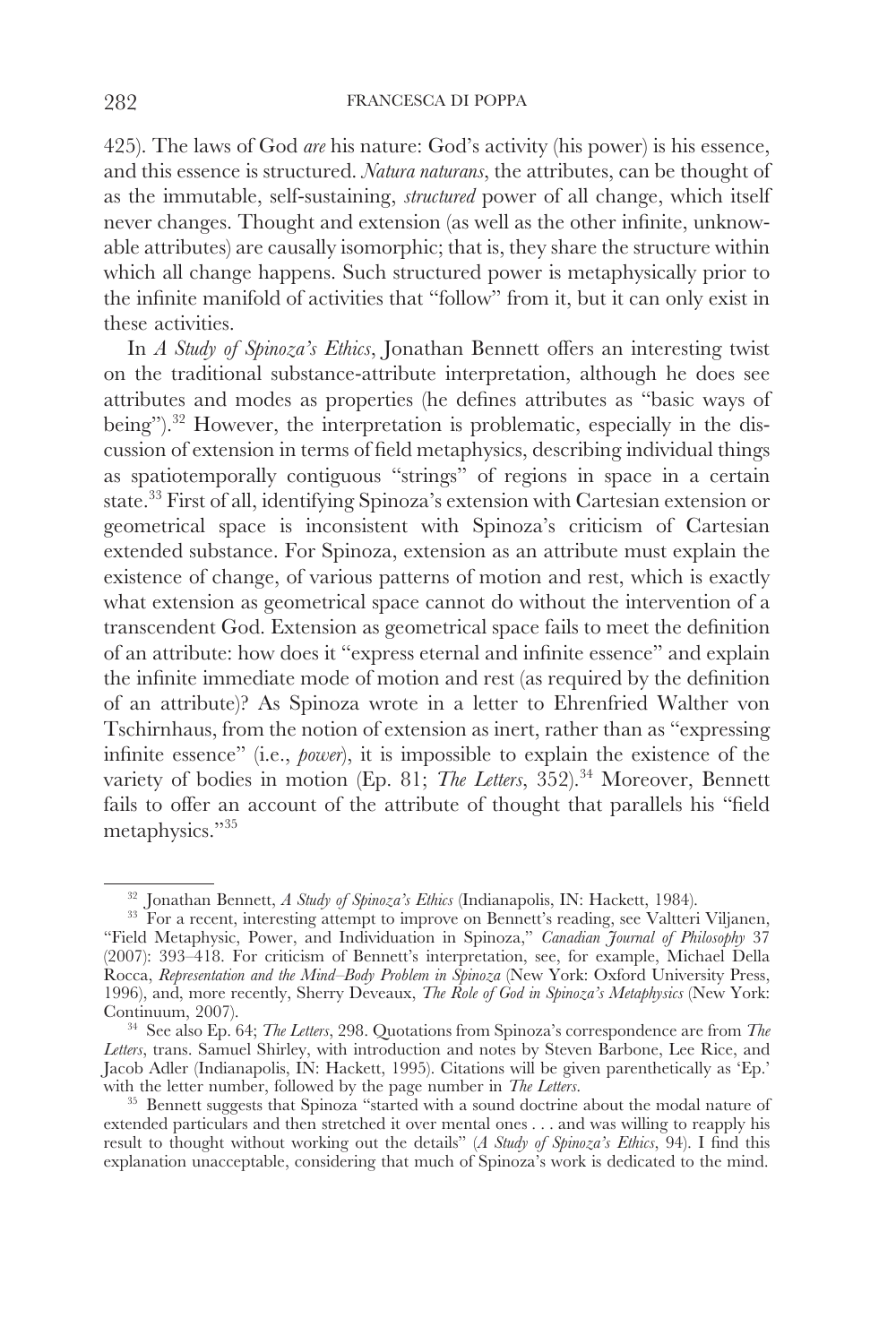I suggest that thinking of both extension and thought in terms of process ontology offers a better understanding of Spinoza's attributes. Attributes express essence (*E* 1D6, 409) and existence (*E* 1p19–20, 428); essence is power (*E* 1p34, 439). Attributes therefore express existence *as* (extension, thought, etc.) and power *of* (producing, representing, etc.). To say that God is extended substance and thinking substance is equivalent to saying that God is the structured, self-determined power of producing infinite patterns of motion and rest, and of representing the modes of all the other attributes. To say that God *is* means to say that God *acts*, as Spinoza writes, for example, in the demonstration for proposition 34 (*E* 1p34d, 439). I hope I have shown that, because of the dynamic understanding of attributes and their identification with substance, it seems that the philosophical role of a subject of activity is quite thin.

From the attributes, or *Natura naturans*, no finite effect can follow. From the power of producing, there follow immediately the forces of motion and rest. From the attribute of thought or the power of representing, there follows "absolutely infinite intellect" (Ep. 64; *The Letters*, 298–99). From these infinite immediate modes follow the infinite *mediate* modes, which include in their totality the infinite causal chain of mental and physical realities as we experience it.<sup>36</sup> The infinite mediate mode of extension—the totality of the physical universe—is described as that "which, although varying in infinite ways, yet remains always the same" (Ep. 64; *The Letters*, 299). The infinite mediate mode of thought is the totality of ideas in God's intellect, representing of all the finite modes in all the various attributes. While we can access only two attributes because of our nature, Spinoza argues that there are infinite others.<sup>37</sup>

The infinite mediate mode is an infinite sequence of finite modes in a structured chain with no beginning and no end. Finite modes do not follow *individually* from the infinite mode. The vertical causal chain begins with God and ends with the infinite mediate mode;<sup>38</sup> the horizontal causal chain never

<sup>&</sup>lt;sup>36</sup> The best interpretation of the difference between the infinite immediate mode and the infinite mediate mode, in my opinion, is that the former contains the *eternal essences* of all the possible modes (bodies, ideas, etc.), while the latter contains the actually existing, durational modes. Thus, the essence of my body as a certain pattern of motion and rest is contained in the infinite immediate mode, while my actually existing body is a part of the infinite mediate mode. Because there are no unactualized possibles in Spinoza, all the infinite essences will at some point be actualized as parts of the infinite mediate mode (the whole of the universe).

 $37$  Bennett suggests that, when Spinoza argues for an infinite number of attributes, all he means is that God has all the possible attributes, which are only extension and thought. This conflicts with a series of passages, in both the *Ethics* and letters, in which Spinoza admits the existence of infinite attributes of which humans have no knowledge (e.g., *E* 1p9, 499–500, or Ep. 56; *The Letters*, 276).

<sup>&</sup>lt;sup>38</sup> Spinoza does not explicitly say so in the *Ethics*; however, a letter to Schuller (Ep. 64; *The*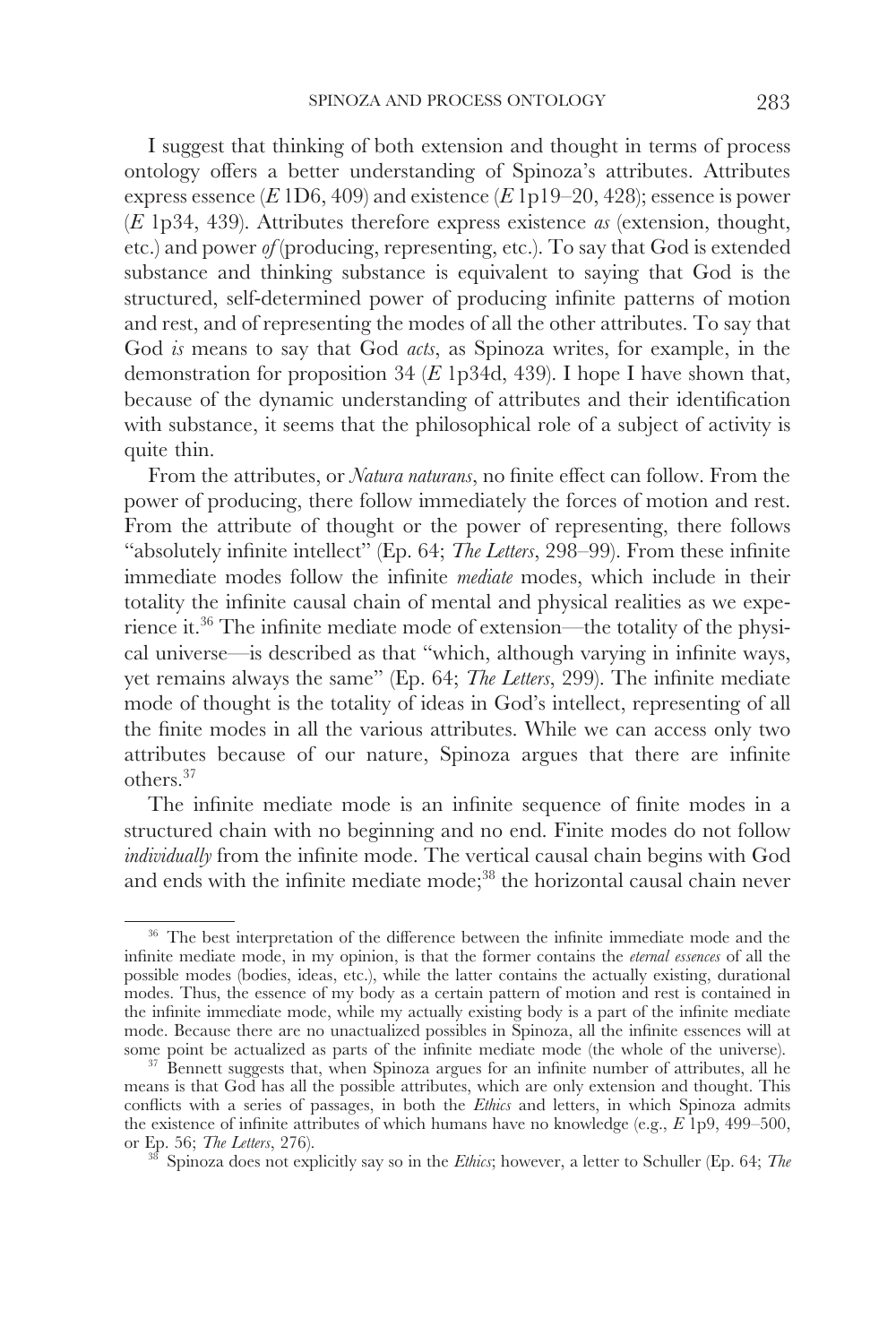begins and never ends but exists as a totality, as an unchanging, stable *process* whose parts—also processes or bundles of processes—are always changing, aggregating, dissolving, evolving, devolving, coming into being, or being destroyed.

In summary, God is a self-sustaining, unchanging, structured power that exists and expresses itself in the attributes (which *are* God). The infinite and finite expressions or effects of this power constitute the only possible world because they are determined by God's nature alone or by the very structure or laws of the attributes.<sup>39</sup> All there is to an existing finite mode (*res* or *idea*) is a process that is a temporally limited structured sequence of states and activities interacting with infinite other processes.<sup>40</sup> In distinguishing between attributes (*Natura naturans*) and modes (*Natura naturata*), Spinoza stresses the ontological and conceptual distinction between what is self-causing and selfsustaining, on the one hand, and what is finite and dependent, on the other. Spinoza cannot accept the existing universe as a brute fact: he must offer a *causa sive ratio*. This cause can only be a being whose nature is such that it is self-determined, a self-sustaining activity: that which is in itself and acts through the laws of its nature alone. Hence, we see Spinoza's use of the term 'substance'. The world of experience—this infinite chain of finite processes interacting according to deterministic laws—cannot be its own cause: it would be a violation of the Principle of Sufficient Reason.

#### 2.3 *Physics and Psychology: Finite Modes*

Moving on to finite modes, Spinoza offers a depressingly brief discussion of physics in part 2 of the *Ethics*. He writes:

A1′: All bodies either move or are at rest.

A2′: Each body moves now more slowly, now more quickly.

L1: Bodies are distinguished from one another by reason of motion and rest, speed, and slowness, not by reason of substance. (*E* 2a1,a2,L1, 458–59)

*Letters*, 298) lists *facies totius universi* as the only infinite mediate mode. This supports the conclusion that this infinite mode contains the whole actually existing universe in its totality (Spinoza thinks of it as an organism, as more than the sum of its elements).

 $39$  While some scholars question Spinoza's commitment to necessitarianism, I find Don Garrett's discussion ("Spinoza's Necessitarianism," in *God and Nature in Spinoza's Metaphysics*, ed. Y. Yovel [Leiden: E. J. Brill, 1991]) to be the most consistent with Spinoza's texts. Spinoza argues forcefully that to suppose that anything could be different would entail a change in God's essence. Every single event is necessarily entailed by God's essence and counterfactuals are metaphysically impossible (though they seem possible to us because of our ignorance).

 $\frac{40^4}{\pi}$  Finite modes are not temporally limited in the sense that, by essence, they come with an "expiration date." They are limited in time because, at some point, they will inevitably be overwhelmed and destroyed by more powerful external processes. For Spinoza, nothing can contain in its essence the "seeds" of its own destruction.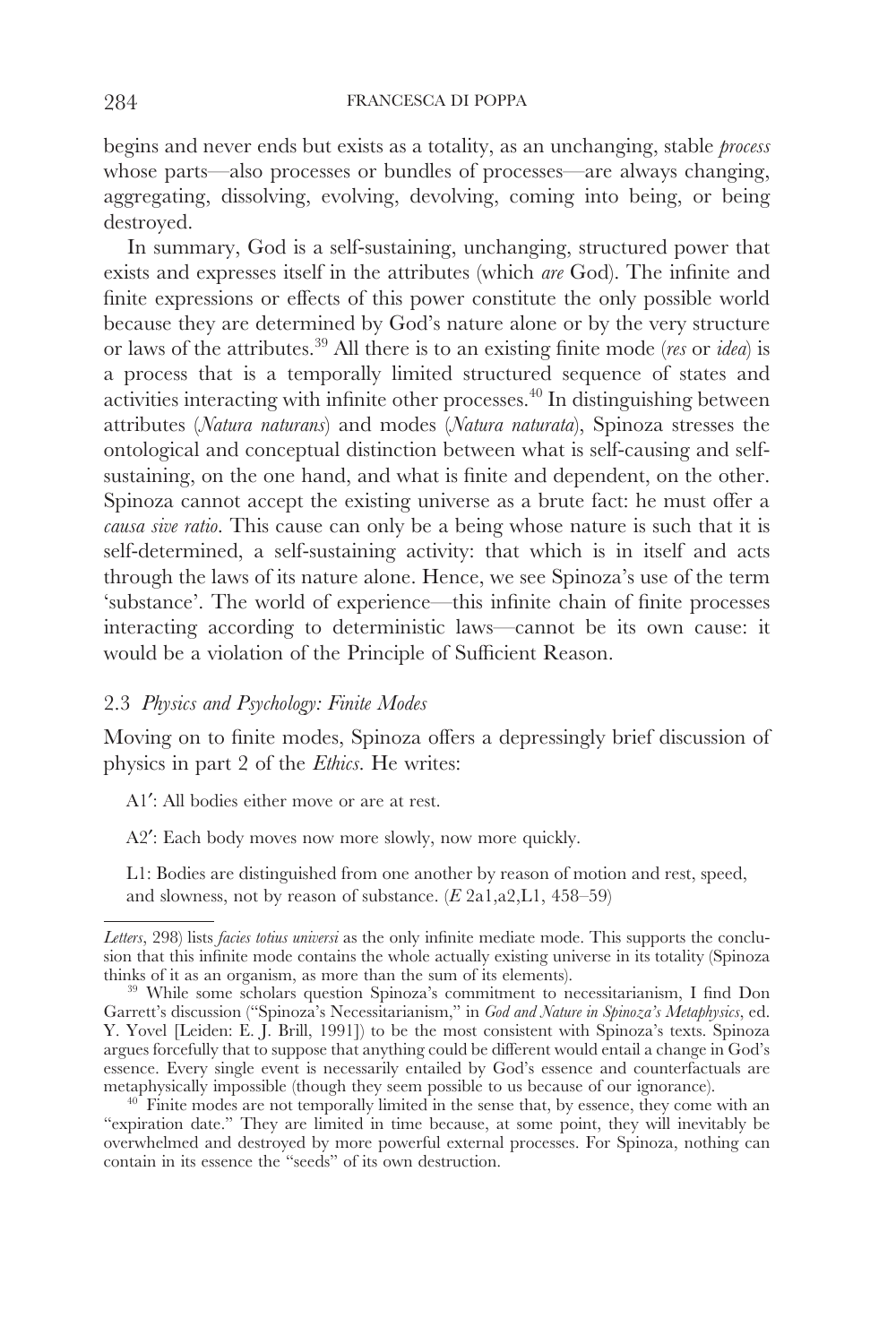Notice what Spinoza does *not* say: that these bodies are distinguished by shape or size or spatial location.<sup>41</sup> The simplest bodies ('simple' does not mean "indivisible") are those that do not have component parts in different states of motion or rest. Spinoza's understanding of "motion and rest" cannot be the Cartesian, relativistic one; if it were, Spinoza's claim that motion and rest are infinite immediate modes of God would be incoherent. In his *Principles of Cartesian Philosophy*, Spinoza describes a "*force* in moving" and a "*force* of resistance" (*PCP* IIp22, Note; Curley, 282). There are very good reasons to think that motion and rest in part 2 of the *Ethics* are the moving force and the force of resistance described in *Principles of Cartesian Philosophy*. <sup>42</sup> Spinoza's endorsement of a form of the principle of inertia in the *Ethics* makes sense in light of this account (*E* 2L3c, 459–60).

'Essence' is defined as *conatus*—the "striving to persevere in its own being" (*E* 3p6–7, 498–99): the essence of these simplest bodies is nothing but their force of motion or resistance by which they oppose external changes. Because encounters with other bodies easily change their motion or rest, *and therefore their essence*, it follows that these simplest bodies are not very adept at persisting through change. In traditional ontology, we would have to say that "the same particle" has different properties: now the property of "being in motion," now the property of "being at rest." But notice the language of A2′: Spinoza says that "the same body" can have different

<sup>&</sup>lt;sup>41</sup> For an interesting discussion of how shape loses importance in Spinoza's physics (compared with Descartes's), see Francois Zourabichvili, *Spinoza: une physique de la pensée* (Paris: Presses

 $42$  There is an important drawback of Bennett's interpretation; he writes, "Spinoza's view is that the movement of things or stuff is, deep down, the passing along of something *qualitative*—a change in which regions are F and which are not, for suitable values of F" (Bennett, *A Study of Spinoza's Ethics*, 89–90; emphasis added). Given the importance that motion and rest and their *quantities* have in Spinoza's metaphysics, this does not seem to be a proper reading. Viljanen offers an interesting attempt to improve on Bennett's interpretation by focusing on Spinoza's emphasis on power. Space is defined as a "unified field of power" and modes are "states" of regions of space that are, "field metaphysically speaking, constituted by differences in the intensity or strength of spatial power" (Viljanen, "Field Metaphysic," 402). Viljanen's interpretation has the merit to stress the importance of the forces of motion and rest, and of the *quantitative* aspect of Spinoza's discussion of extension (overlooked by Bennett). Viljanen even suggests that 'substance' should be considered closer to a *verb* than a *noun* (that which *acts*, *produces*, etc.), thus moving toward an interpretation of Spinoza as a process philosopher. He does not take this step, however: his interpretation is consistent with understanding these differential distributions of power as *properties* of the extended substance. Moreover, Viljanen fails to discuss the attribute of thought. But it is interesting and, to me, encouraging that follow-up writings on Bennett's field metaphysics move toward a "de-reification" of substance.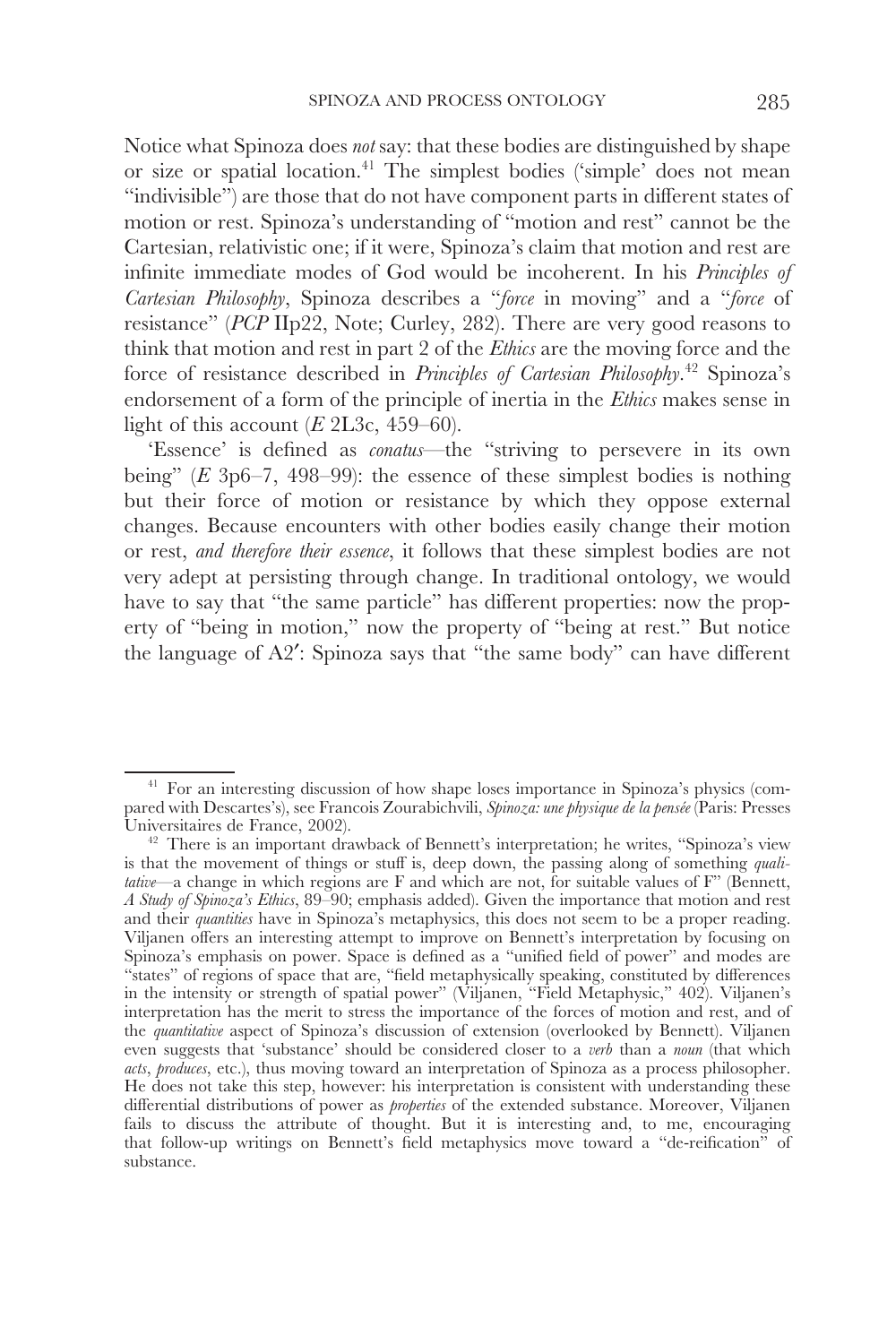speeds, not that the same body is now moving, now at rest. $43$  This anticipates the claim that an individual body (or mind) can survive only as long as its essence has a certain level of stability through change. Body A, moving at a certain speed, would no longer be the same body after coming to a complete stop against body B: A's essence or power has been dissolved by the superior essence or power of B.<sup>44</sup> But if A has "changed essence," it is no longer A. We cannot say "A, which was in motion, is now at rest." Body A no longer exists (unless we accept that A can change its essence or nature and still be identical to itself—a very counterintuitive proposition, to say the least). From the encounter of A and B, we now have A′ and B. In terms of processes, the interaction of processes A and B brought about the dissolution of A and the generation of A′.

Spinoza defines individual bodies as fixed structures or patterns of motion and rest: "When a number of bodies . . . are so constrained by other bodies that they lie upon one another, or, if they so move, whether with the same degree or different degrees of speed, that they communicate their motion to one another in a certain and fixed manner, we shall say that those bodies . . . compose one body or individual" (*E* 2D, 460). Spinoza moves on to clarify that the individual can remain the same through changes in size, or in the composing particles, as long as the structure of motion and rest is the same. What does Spinoza mean when he talks about a "fixed" ratio or pattern in L5 ( $E$  2L5, 461), immediately below the definition above?<sup>45</sup> It seems clear that he makes room for some change, as long as the structure is kept within a certain range. The discussion of *conatus*, the essence of finite things, and the discussion of affects that can increase or decrease it, show that there room for oscillation between extremes, as we will see shortly. While Spinoza's definition of individuals in part 2 of the *Ethics* applies only to bodies, '*conatus*' is a more general term. The '*conatus*' of a body also refers to this stable pattern of motion and rest, explaining the body's striving to persevere *and* to act, which Spinoza considers equivalent. In other words, this structure or pattern

<sup>43</sup> Viljanen ("Field Metaphysic") takes this as an indication that for Spinoza there are no simple bodies at rest. This conflicts with Spinoza's previously cited statement that "*all* bodies are either in motion or at rest." There is no textual evidence for the position that simple bodies are

<sup>&</sup>lt;sup>44</sup> That Spinoza could consider rest simply a case of motion in which speed is down to zero is ruled out by his discussion of a "force of rest" as opposed to a "force of motion."

<sup>&</sup>lt;sup>45</sup> See Don Garrett, "Spinoza's Theory of Metaphysical Individuation," in *Individuation and Identity in Early Modern Philosophy*, ed. Kenneth F. Barber and Jorge J. E. Gracia (Albany: SUNY Press, 1994). I follow Garrett in translating the Latin '*ratio*' with a term that suggests something different from a quantity expressible through a mathematical formula. Garrett suggests 'pattern'.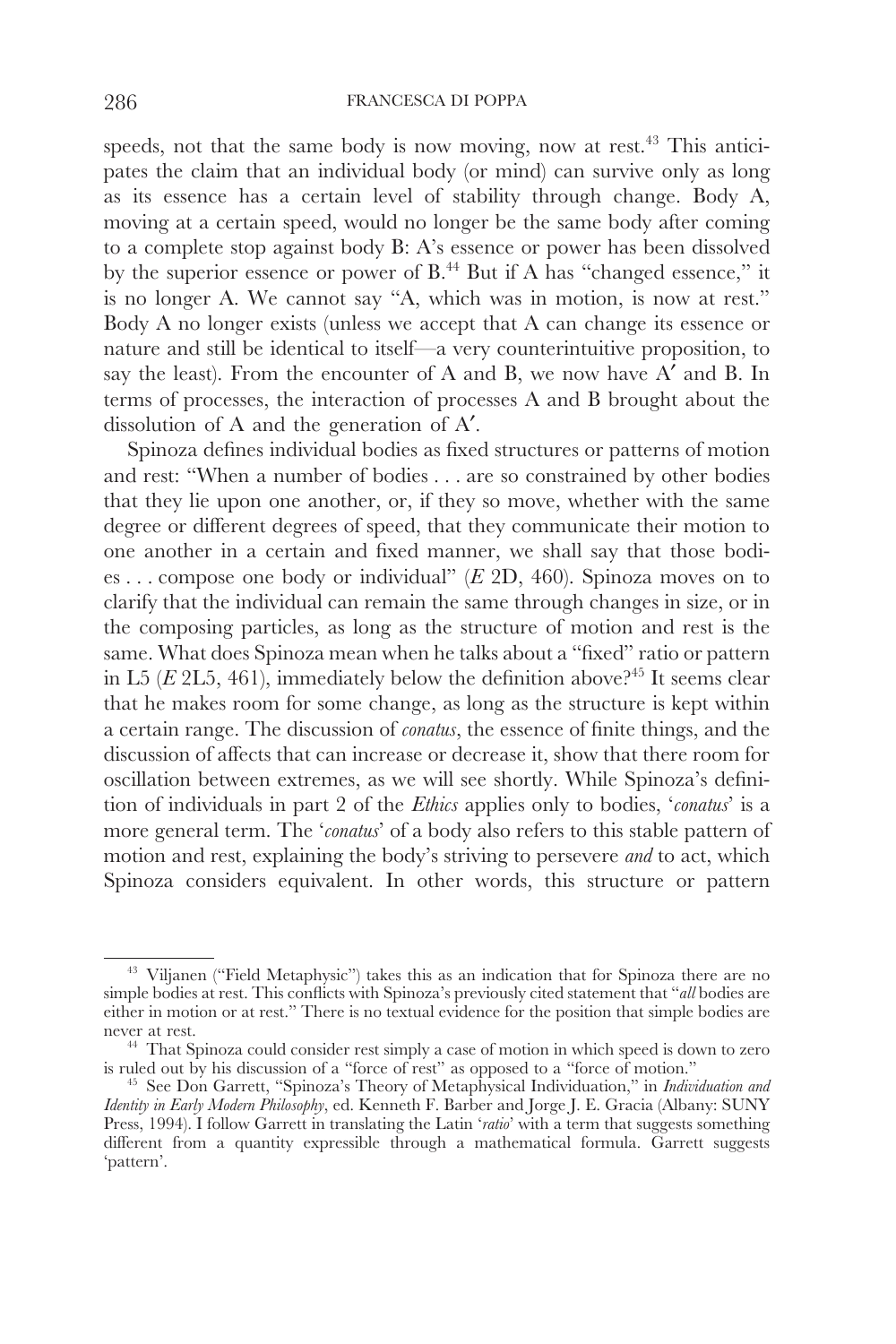explains what the body *does*, both in terms of acting on other bodies and of resisting their actions on it.<sup>46</sup>

The mind is not a substrate to thinking activity: it is the idea of the body. Ideas, for Spinoza, are not "images or pictures." They are activities, as he explains. Like all other ideas, the mind *is* thinking activity, or, in Spinoza's words, "the very [act of] understanding" (*E* 2p43s, 479). There is no thing-like subject of thinking activity, just as there is no thing-like subject of the forces of motion and rest.

In the demonstration of proposition 7 (*E* 3p7d, 499), where 'essence' is explicitly defined as *conatus* or the "striving to persevere in its own being," Spinoza, in a revealing move, equates "striving to *persevere in one's own being*" with "striving to *do anything*" (*E* 3p6–7, 498–99). Necessarily, from something's *being*, something else must follow: so *being* is *doing* or acting ("acting" includes resisting another body's activity). Essence is activity, nothing more basic than that. It is interesting, at this point, to note that, after defining singular things as those that have a finite existence, Spinoza adds: "if a number of individuals so concur in one action that together they are all the cause of one effect, I consider them all, to that extent, an individual" (*E* 2D7, 447).

In one of his letters to Oldenburg, Spinoza insists on his account of individuation based on activity, which he discusses in terms of "laws of nature" (Ep. 32; *The Letters*, 192). Each individual is to be considered as such insofar as its "laws," its activity, are different from, and possibly in opposition to, its neighbors'. Insofar as a number of individuals are "in agreement," or act together, they compose a whole, a larger individual that is identified by its activity. Spinoza offers the example of a "worm" in the blood seeing the other particles in the blood as individuals, not aware that, insofar as they all act together in the circulatory system, *they are all one individual*. The same reasoning applies to ideas: their connection is the same as the connection of their *ideata*—ideas that jointly "produce" the idea of a certain effect are one individual idea. There are no atomic particles; there are no "atomic ideas." There are no absolute individuals in the realm of bodies or minds, which has interesting consequences for Spinoza's psychology and political theory.

In parts 3 and 4 of the *Ethics*, human psychology is explained in terms of this metaphysics of activity. Like everything else, what a person *is* is what a person *does*, and *vice versa*. "Being" in this discussion is dynamic, a process. A person is a bundle of activities, striving to persist while interacting with other

<sup>46</sup> In the *Ethics* (2L4–6, 461), Spinoza considers the "stable pattern" as the body's nature. The definition of '*conatus*' is the definition of the individual mode's essence. Because Spinoza treats "essence" and "nature" as equivalent, it is clear that the stable structure of motion and rest is the essence of a body, that is, its *conatus*.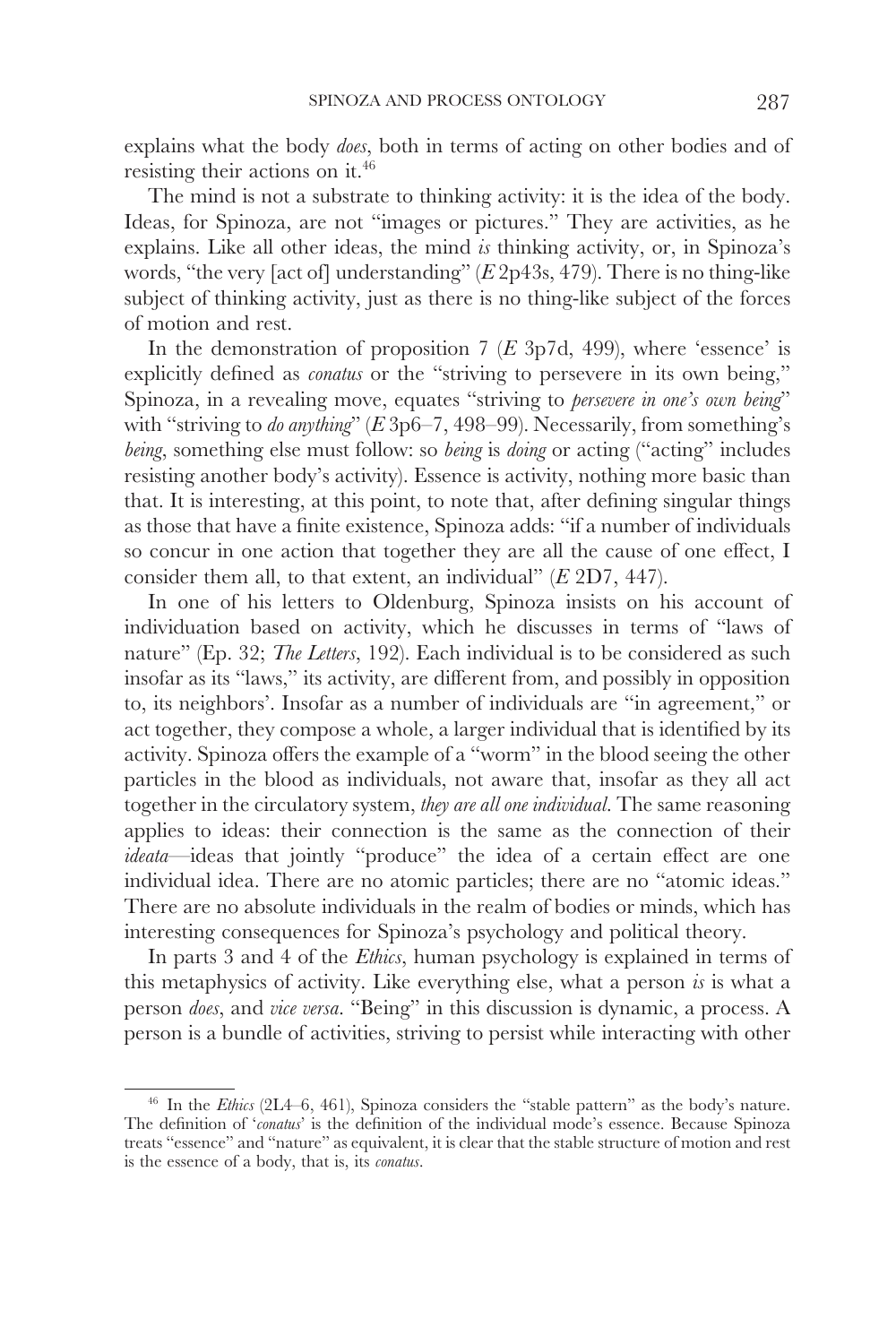individuals whose *conatus* hinders or cooperates with his own (Spinoza argues that, insofar as we have something in common with others, we cooperate, and, insofar as our passions make us different, we obstruct each other).

*Activity* is making things happen; passivity (hence, *passion*) is letting things happen (*E* 3D1,D2, 492–93). Because humans are not independent beings, but constituents of larger systems, they can achieve only a certain level of self-determination and activity. Insofar as my actions (my career or marriage choices) are determined by my nature (my values, my research, my reasoning) rather than by external pressure (familial, social, or financial), I am free. Humans do what they are *determined* to do by the interaction of their own essence or activity with external factors.<sup>47</sup> They affect and are affected in many ways that make them more or less active. External factors that increase or decrease human *conatus* are of many kinds: food (or lack thereof), disease, access to information, social pressure, abundance or scarcity of intellectual freedom, and stimulation. Death occurs when one's essence is overwhelmed by external factors.

## 3. SOME INTERPRETIVE QUESTIONS

As I suggested in the opening section, process philosophy offers some interpretive insights into otherwise problematic aspects of Spinoza's philosophy. I will give a couple of examples.

In a perplexing passage in part 4 of the *Ethics*, Spinoza suggests that, when psychological continuity is disrupted (as in his example of the amnesiac Spanish poet), personal identity is destroyed (*E* 4p39s, 569).<sup>48</sup> Death is a "solution of continuity," that is, a rupture of that *conatus* or stable pattern of motion and rest (at the bodily level) that maintains identity through time. This rupture does not necessarily involve the termination of all mental and

 $47$  A human being is a very complex process: the body is a complex organism of smaller, less complex interacting bodies, a mind is a complex system of interacting ideas or acts of representation (on how ideas act by increasing and decreasing *conatus*, see parts 4 and 5 of the *Ethics* on the affective life). For each bodily process there is a mental process representing it. We do not have full awareness of these representations. Steven Nadler suggests that consciousness is a function of a mind's internal complexity, which, in turn, is the body's internal complexity ("Spinoza and Consciousness," *Mind* 117 [2008]: 575–601). Don Garrett suggests that consciousness is rather a function of the mind's (and therefore of the body's) power, or *conatus* ("Representation and Consciousness in Spinoza's Naturalistic Theory of the Imagination," in *Interpreting Spinoza: Critical Essays*, ed. C. Huenemann [Cambridge: Cambridge University Press, 2008]). Both interpretations are intriguing, although  $\overline{I}$  think that Garrett's is better supported by

the texts. <sup>48</sup> With Gebhardt, Curley suggests that the reference is to Luis de Góngora (1561–1627), who lost his memory the year before his death due to illness. Spinoza possessed a copy of his works.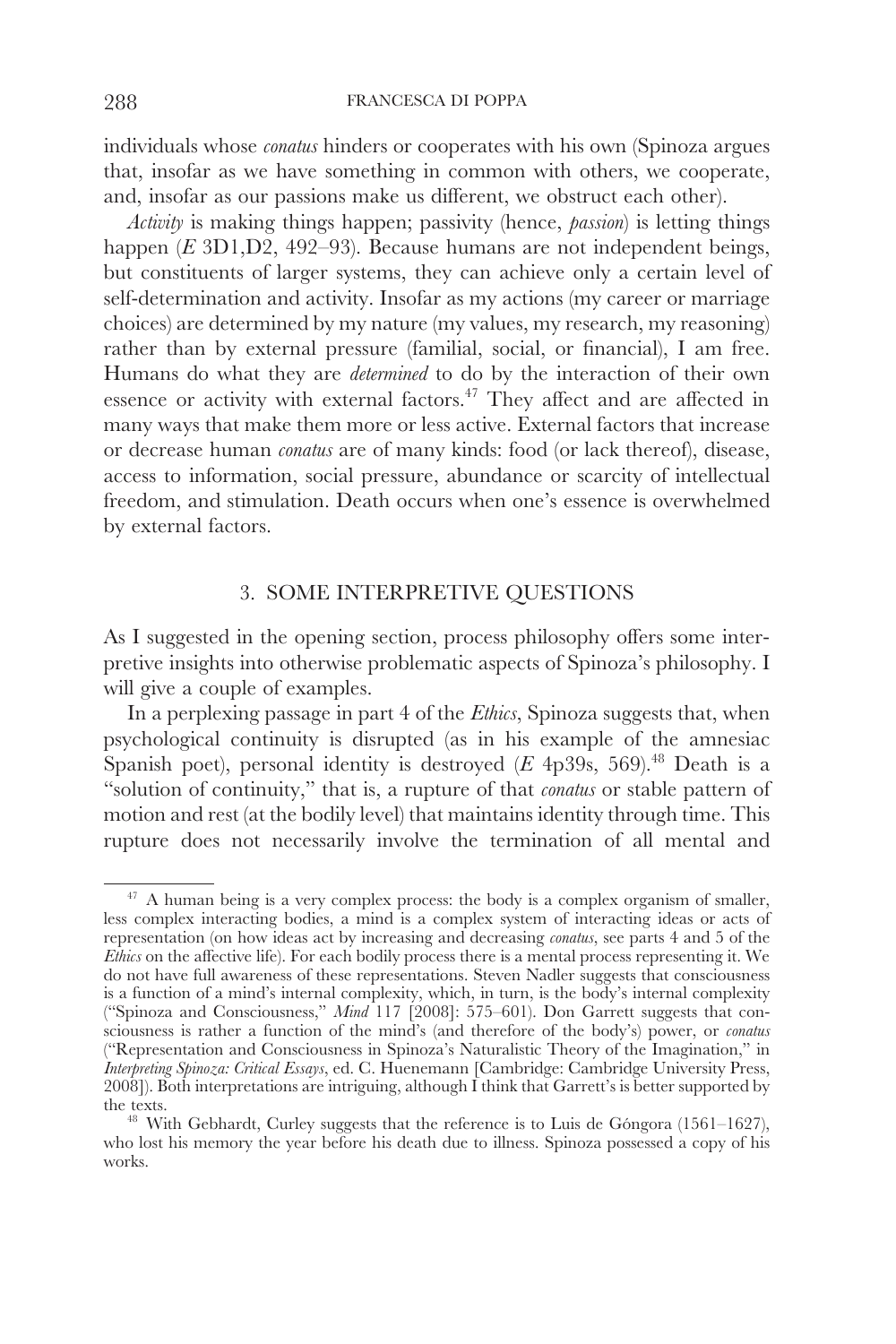corporeal activities. Mind and body can continue in their physiological and psychological activities; yet the person can die, and the body and mind turn into *another individual*, as happened to the Spanish poet. Spinoza suggests that, in the normal course of human existence, different natures succeed each other at various stages (from infant to child, then to adult, then to elderly, then to corpse). People assume that their identity is retained through all these changes because they *believe* that they observe it in others, such as their friends or family. Spinoza suggests that our belief that over time we and our loved ones are the same individuals does not stand up to philosophical scrutiny: interactions with external factors beyond a certain threshold disrupt physical and psychological continuity, literally turning us into different individuals over and over again. Spinoza does not push the issue because, he writes, he does not want to provoke the "superstitious."

How should we read this claim? If we think of ourselves as "things," the claim is that in life "we" continuously acquire and relinquish different essences. But what, or who, exactly is this substrate—this "we"—that acquires and relinquishes essences? The position that an individual may take different essences and yet remain the same individual is hardly defensible. If, however, we think of ourselves as *processes*, activities without a substrate, Spinoza's suggestion is that life is a continuous coming into being from previous processes (childhood from infancy) and vanishing into other processes (childhood into puberty).

Political entities such as a state, an individual constituted out of many, offer a relevant analogy. We think of the geopolitical entity "Italy" as being the "same country" since 1861, even though it underwent a series of dramatic changes, including territorial and constitutional ones. Considering that the entity known as "Italy" in 1910 did not have the same territory, constitution, or even the same kind of government as its 2010 counterpart, one can legitimately ask in what sense is it the same "entity" that has survived through changes. In my reading, Italy would be a process that did not survive the disruptions of war and "regime changes" and would be turned into different processes over time. While the name and other commonalities may remain, <sup>49</sup> no individual (object, person, community) stays the same while undergoing changes beyond a breaking point.

A government, like a person, a body, or any other individual, is a bundle of processes: its stability is determined by its internal constitution and its interaction with external forces. In part 4 of the *Ethics*, Spinoza suggests that a community of like-minded people constitutes one individual ("one Mind

<sup>49</sup> Actually, in the case of 'Italy', the name changed to 'Repubblica Italiana'.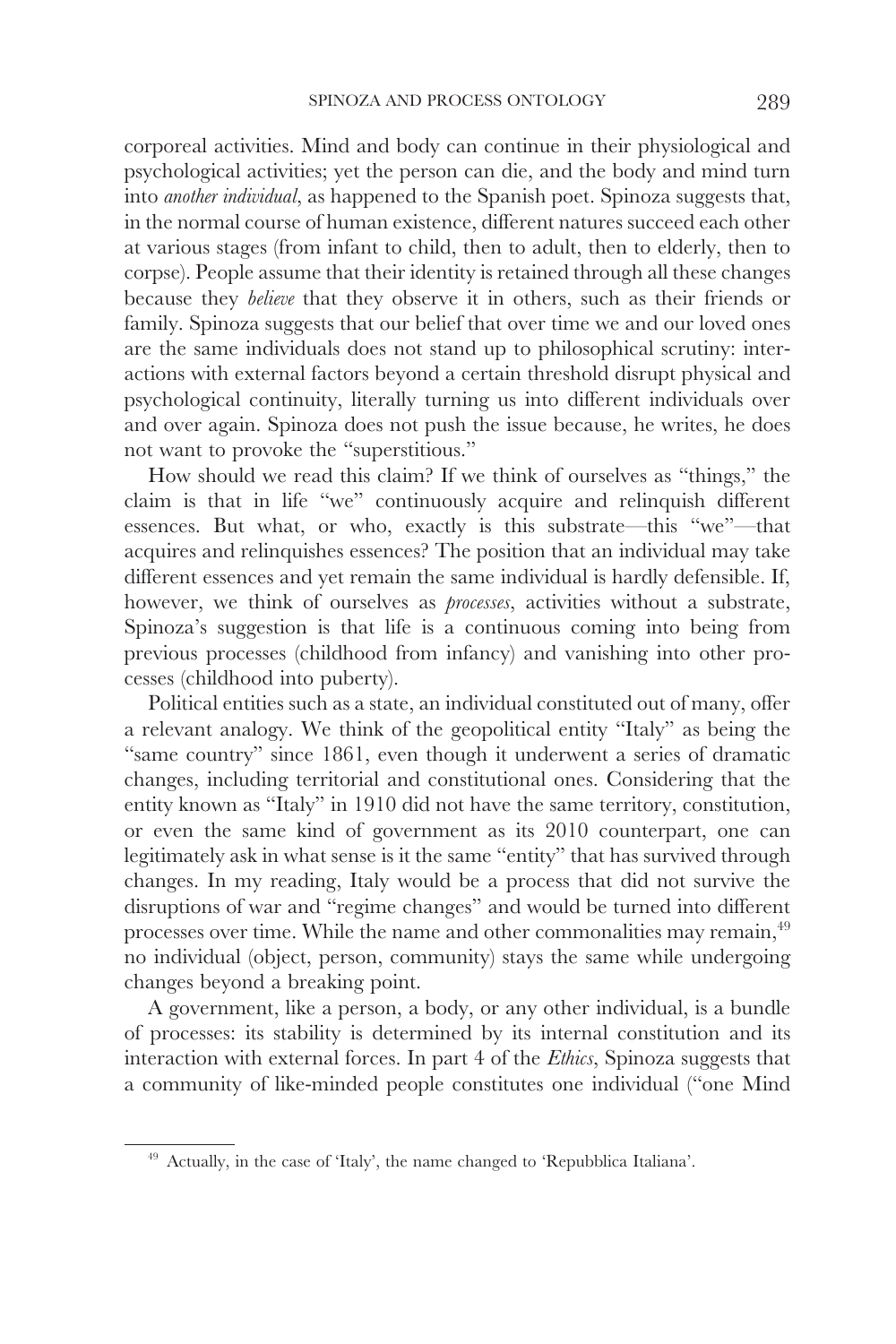and one Body")  $(E 4p18s, 555-56).$ <sup>50</sup> Since Spinoza claims that, insofar as a number of individuals concur in one action, they can be called "one singular thing" (*E* 2D7, 447), this suggests that *any* community constitutes one individual to the extent that its members share common activities (making lunch, playing in a band, building a barn, writing and enacting a new constitution). This "body" and its "mind" will persist for as long as the *ratio* of motion and rest among its parts are able to resist sources of instability and as long as its *conatus* increases or decreases within a certain range. Since a community of men does not make for a unified thing in the traditional sense of "thing,"<sup>51</sup> this lends support to the view that Spinoza conceptualizes individuation in terms of activity rather than "thingness." Process ontology, therefore, seems to clarify Spinoza's discussion of human life and illuminates his puzzling statements undermining traditional notions of personal identity.

There are other interpretive advantages that I will now discuss. First of all, traditional interpretations struggle with clarifying the relationship of modes, conceived as things, and an entity whose essence is power. In short, the idea of a stable "thing," a basic ontological substrate to causal powers, is difficult to conceptualize in terms of Spinoza's claim that a thing's essence is an expression of the power of God. Finite "things" are not *parts* of the one substance. Spinoza argues forcefully against the notion that God or substance has parts. In the course of his argument against a vacuum, Spinoza clarifies that proper parts are "really distinct," that is, each is independent of the others (*E* 1p15s, 421–24). Hence, it is impossible to conceive of a substance that is divisible into parts. Modes are not really distinct from one another, so they are not proper parts of the one substance. What then is their relationship to the power of God, which is his essence and *their* essence, and that in which these "things" exist? Spinoza defines modes as "affections" of God. *Prima facie*, it makes little sense to think that cups, cheesecakes, and puppies are "in God" the way properties are in their subjects.<sup>52</sup> If modes are "things in God," and God is a substance in which all these "things" are, how can Spinoza claim that God has no parts or contradictory properties, such as winning and losing a

<sup>50</sup> An important discussion of the state as individual is given by Alexandre Matheron in *Individu et Communauté chez Spinoza* (Paris: Les Editions de Minuit, 1969). Matheron does not discuss process philosophy.

<sup>51</sup> Such understanding of communities as individuals, while supported by Spinoza's text, is hardly consistent with Bennett's requirement that individual "things" be spatiotemporally contiguous, as Garrett points out in "Spinoza's Theory of Metaphysical Individuation."

 $52$  For this and other reasons, Curley suggests that Spinoza's notion of the inherence of modes in the substance should be read as the relation of causal dependence of modes, an interpretation that has been criticized on several grounds. See Edwin Curley, *Spinoza's Metaphysics: An Essay in Interpretation* (Cambridge, MA: Harvard University Press, 1969) and *Beyond the Geometrical Method* (Princeton, NJ: Princeton University Press, 1988).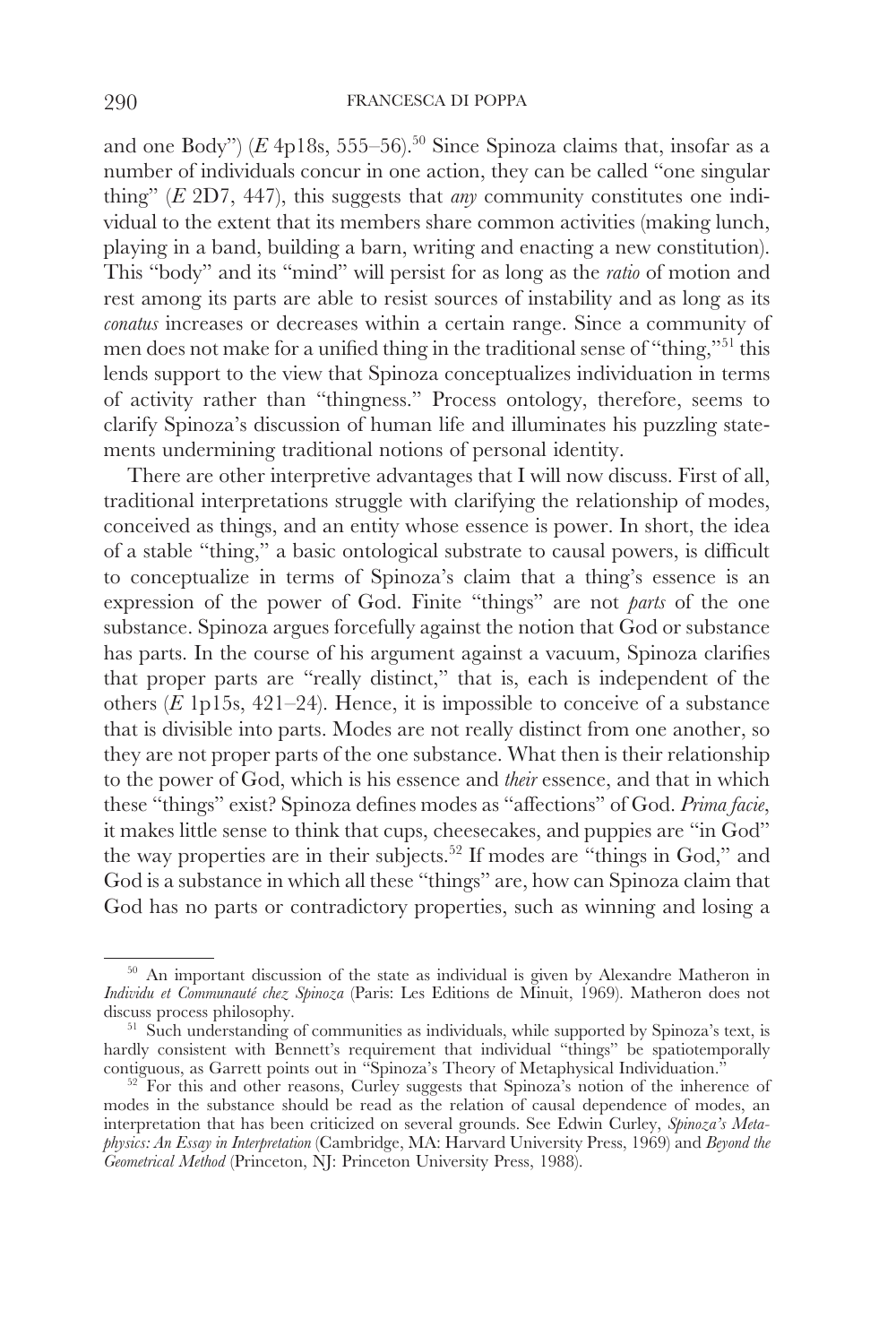battle at the same time, as Pierre Bayle asked?<sup>53</sup> Several answers have been offered, including Bennett's field metaphysics, and I will not argue that process philosophy is the only coherent reading, or that it is problem-free. I suggest, however, that it is at least as plausible as the alternatives. $54$ 

As the one infinite, structured, self-sustaining power, God is that in which everything exists. The relationship of inherence is related to the relationship of causal dependence, but it is first and foremost a relationship of ontological *being in* (*in-haereo*).<sup>55</sup> Modes causally depend on the one infinite self-sustaining process. At the same time, they are *in* God because God's power only exists as these structured, determined, finite powers or processes. Thus, individual ideas (in the sense of "individual" as discussed above) are in God because they are *in* the infinite flow of thinking activity that follows from God's power, that is, from God's "having the attribute of thought." Individual bodies, such as my coffee mug, are in God because they are stable structures of motion and rest *in* that infinite individual that Spinoza describes in his letter to Schuller as *facies totius universi* and that "although varying in infinite ways, yet remains always the same" (Ep. 64; *The Letters*, 299). This infinite individual, in turn, is *in* God because God's power of production is expressed necessarily as this infinite individual. This is to be read, I have suggested, as a process whose component activities or forces (in two letters to John Hudde, Spinoza uses 'power' and 'force' as synonyms) dynamically balance each other out (Ep. 35, 36; *The Letters*, 204, 208). Spinoza expresses this view of nature, so appreciated

<sup>55</sup> For a defense of the notion that inherence is nothing but causal/conceptual dependence, see Della Rocca, *Spinoza*.

<sup>53</sup> Pierre Bayle, "Spinoza," in *Historical and Critical Dictionary*, trans. Richard H. Popkin (Indianapolis, IN: Bobbs Merrill, 1965). Bayle's powerful criticism is based on reading modes as "accidents" or "properties." Spinoza makes God the subject of change, that is, "passage from one state to another, the subject of the accidents that it ceases to have and those that it commences to acquire staying the same" (Bayle, "Spinoza," 326).

 $54$  I cannot, for lack of space, discuss all the existing readings of the relationship between modes and substance, none of which is problem-free. I have already discussed Bennett's. Curley's has been criticized by, among others, Bennett (*A Study of Spinoza's Ethics*), Steven Nadler ("Substance and Things in Spinoza's Metaphysics," in *Interpreting Spinoza: Critical Essays*, ed. C. Huenemann [Cambridge: Cambridge University Press, 2008]), Michael Della Rocca (*Spinoza* [New York: Routledge, 2008]), and John Carriero ("On the Relationship between Modes and Substances in Spinoza's Metaphysics," *Journal of the History of Philosophy* 33 [1995]: 245–73). Carriero suggests that Spinoza's notion of the mode–substance relationship of inherence must be understood in terms of the Aristotelian notion of being *per se* in a substance. Carriero claims that the main objection to the idea that finite modes are in fact accidents, or affections, of God is based on two misunderstandings. One is the confusion between inherence and predication, on the one hand, and the rejection of particular accidents, on the other. Carriero's intention is to make a plausible historical case for accepting that finite "things" are in fact particular accidents that inhere in (but are *not* predicated on) God. I find Carriero's discussion less than satisfactory, due mostly to the fact that his examples of particular accidents are examples of properties, such as "the snub," rather than chairs, humans, or bags of chips. After reading his article, it is still not clear to me *how* exactly a thing such as a bag of chips is an accident of God.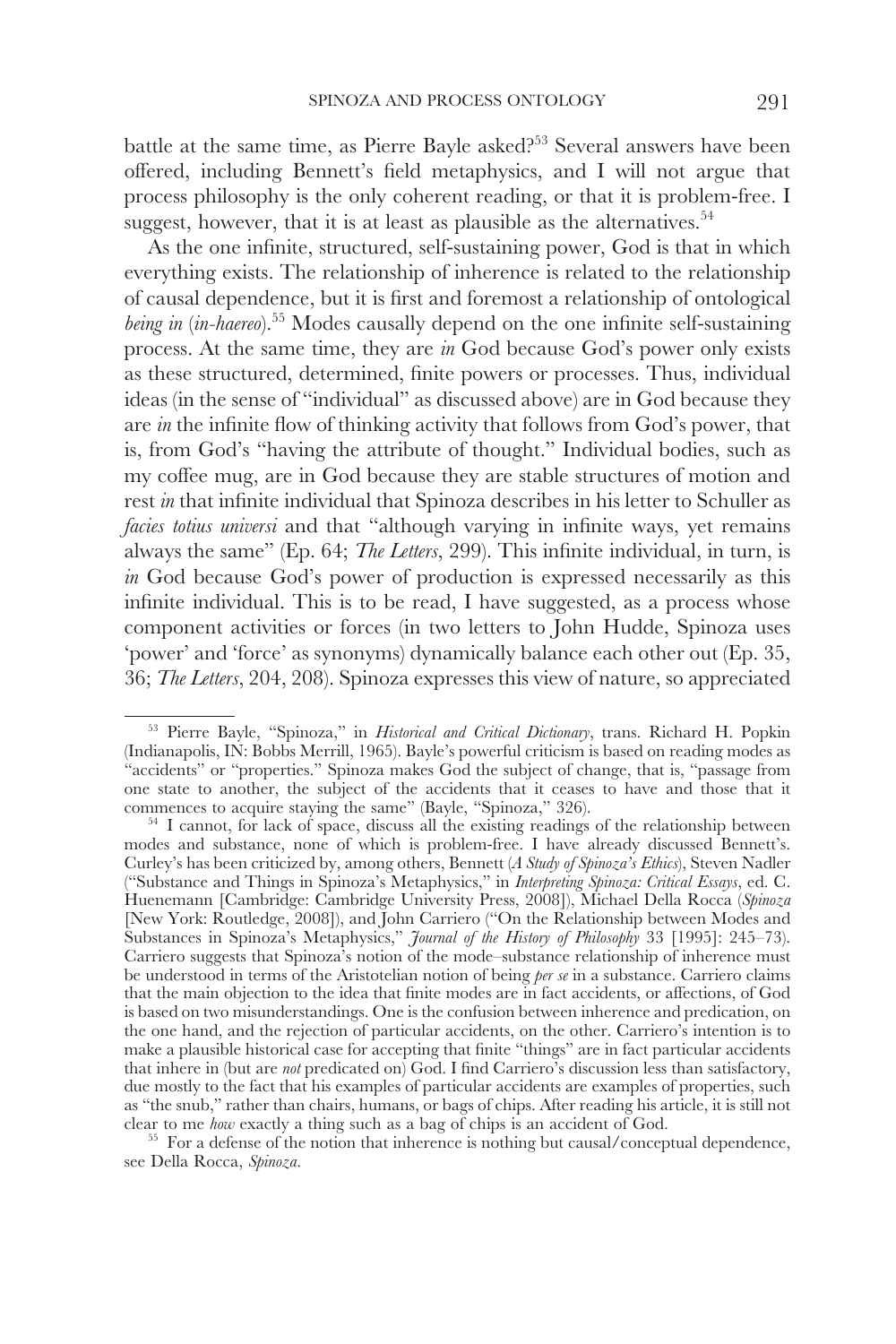by Whitehead, as an infinite organism composed of an infinite number of modes interacting with each other in several texts, including his letter to Oldenburg, where Spinoza insists that the "stable ratio of motion and rest" that constitutes individuation for finite things is also preserved in the whole of the universe (Ep. 32; *The Letters*, 192).<sup>56</sup> So, reading God and modes as processes can shed light on what Spinoza had in mind in his discussion of the relationship between God, *Natura naturans*, and his effects, the modes (*Natura naturata*).

Another vexing question finds an answer if we interpret Spinoza in terms of process ontology: the question of how finite modes are individuated. In terms of things-property ontology, the individuation of particular modes gives rise to a problem. There are good reasons to think that, for Spinoza, modes are individuated by their locus in the causal chain.<sup>57</sup> The problem is that, if a mode is conceptualized as the subject of activity (rather than the activity itself), the argument becomes viciously circular.

Consider two modes, A and B, where A is the cause of B. These modes are identified by their locus in the infinite causal chain, that is, by their causal interactions with other modes.<sup>58</sup> If modes are thing-like, they are the *subjects* of their causal interactions. Because a subject is prior to its activities, there should be a way to identify A and B *prior to*, and independently of, their causal role. In other words, it should be possible to distinguish A from B *before* ascribing the correct causal role to the correct subject. But it is not possible to identify A and B *prior to* causal interactions because modes are *identified by* their causal interactions.

If modes are the activities themselves, or *processes*, rather than subjects, the circularity vanishes. Modes are activities or processes individuated only by their causal relationships to other processes, and that is all that there is to it. Activities, in turn, do not have modes as their subjects *because modes are nothing*

<sup>&</sup>lt;sup>56</sup> In his response to Bayle's second objection (that Spinoza's philosophy makes God changeable), Carriero fails to appreciate this aspect. In "On the Relationship Between Modes and Substances in Spinoza's Metaphysics," Carriero argues that Spinoza saves the immutability of God only as *Natura naturans*, not as *Natura naturata*, and this may (or may not) be considered a sufficient response to Bayle. But it seems clear from the text above that Spinoza intended immutability as a form of dynamic equilibrium, which applies to the attributes (which, being God's "ways of causing," never change their operations) as well as to the infinite modes, that is, the totality of all existence.

<sup>&</sup>lt;sup>57</sup> For a detailed discussion, see Della Rocca's interpretation in *Representation and the Mind–Body Problem in Spinoza*, ch. 7.

<sup>&</sup>lt;sup>58</sup> One of the reasons to support this interpretation is that the position in the causal chain is the only thing that a mode of extension and a mode of thought have in common: "the order and connection of ideas is the same as the order and connection of things." So we can say that mode of extension  $P_e$  and mode of thought  $P_t$  are one and the same mode because they occupy the same locus on the causal chain.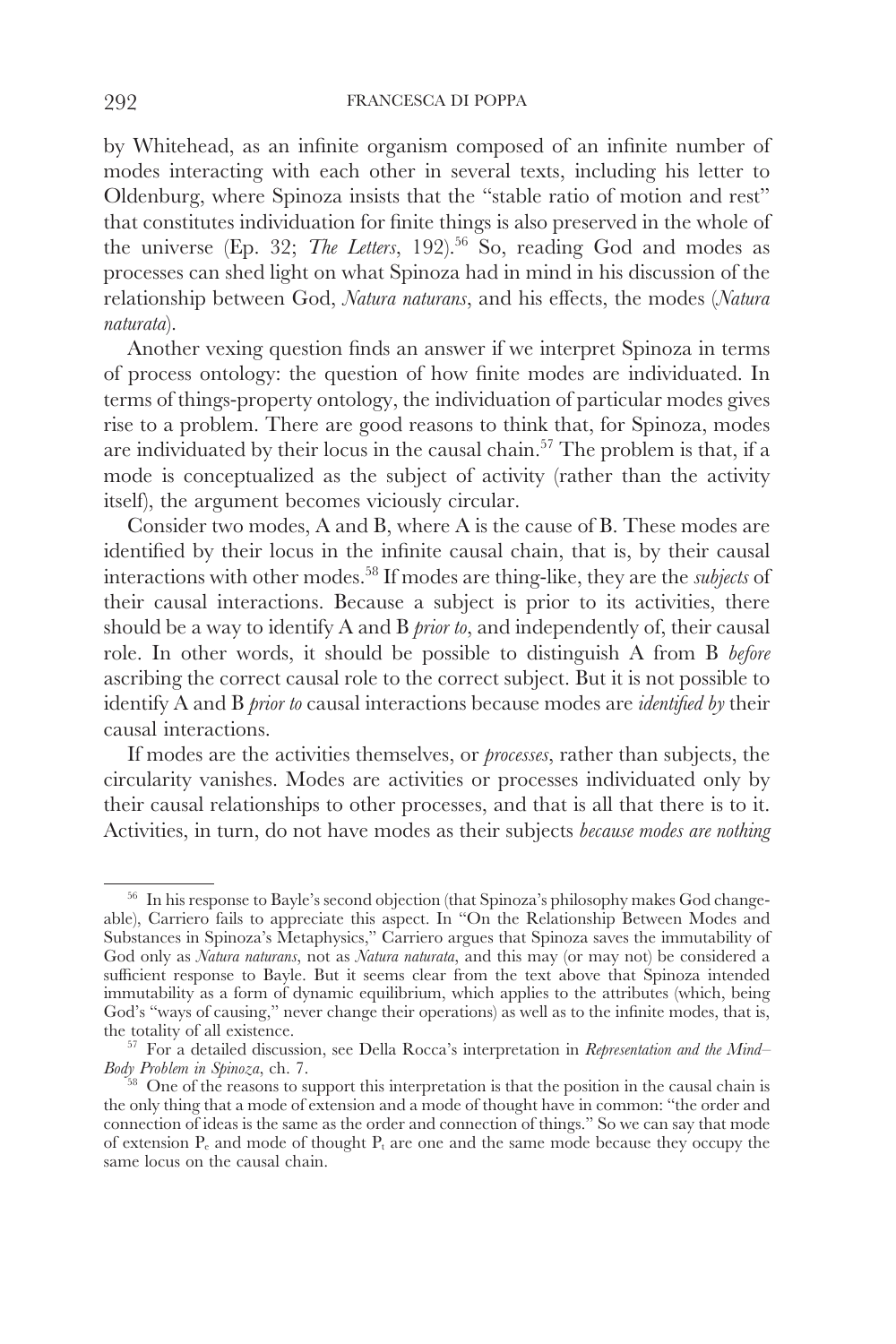*above and beyond activities*. It turns out, of course, that there is no absolute individuation for Spinoza: a mode cannot be individuated *independently* of the causal interactions in which it takes place. It is in the nature of modes *not* to be independent individuals, ontologically or conceptually. Each mode is dependent not only on God but also on infinite other modes.

Thus, ascribing Spinoza a form of process ontology has its advantages. It illuminates Spinoza's understanding of God's modes, or effects, as expressions of his nature, which is pure activity—expressions that are never separated from God. It is quite consistent with Spinoza's discussion of the essences of bodies as having a "stable ratio of motion and rest." It is also consistent with his definition of the essence of individual modes as *conatus*, or active striving, as well as with his psychological and political thought.

A most serious objection to my reading, however, is found in Spinoza's own language. Reading Spinoza's ontology in terms of processes rather than things seems incongruous *vis-à-vis* the language of things and properties in the *Ethics* (individual modes of extension are called '*res*': God is the one *substance* with his *attributes*). It is interesting to note, however, that there is a linguistic shift between Spinoza's early *Short Treatise* (composed and abandoned in the early 1660s) and the *Ethics*. In *Short Treatise* Spinoza writes that all of reality is "predicated of" God (Curley, 68–69). This language, however, disappears from the *Ethics*. Moreover, as discussed above, even as early as *Short Treatise*, Spinoza distinguishes between 'attributes' and the adjectival '*propria*'. As they express an infinite essence, attributes express activity. Spinoza also distinguishes between 'attributes' and 'properties' in a 1666 letters to John Hudde.

We should keep two factors in mind. One is the struggle of a very radical thinker in amending the existing philosophical lexicon. Spinoza's discussion of substance focuses more on the notion of dynamic, self-sustaining, ontological independence than on what kind of entity (a *thing* rather than a *process*) is independent. The fact that he defines the essence of this substance as *power* (rather than writing that the substance *has* power in its essence)<sup>59</sup> suggests that he did not necessarily have the traditional concept of substance in mind, even though he was using the traditional term.

The other factor that we should consider in this conflict between a radical idea and a traditional terminology is the struggle with intuitions that may not have been consistently elaborated, Spinoza's aspiration to *ordo geometricus* notwithstanding. While Spinoza's discussion suggests that modes are not individual things, he still uses a language that reifies them. While he asserts that substance has no parts, Spinoza uses the term 'parts'. This lexicon gets in

<sup>59</sup> Compare, for example, with the language used by Descartes in discussing *causa sui* in the First and Fifth Replies to Caterus and Arnaud, respectively.